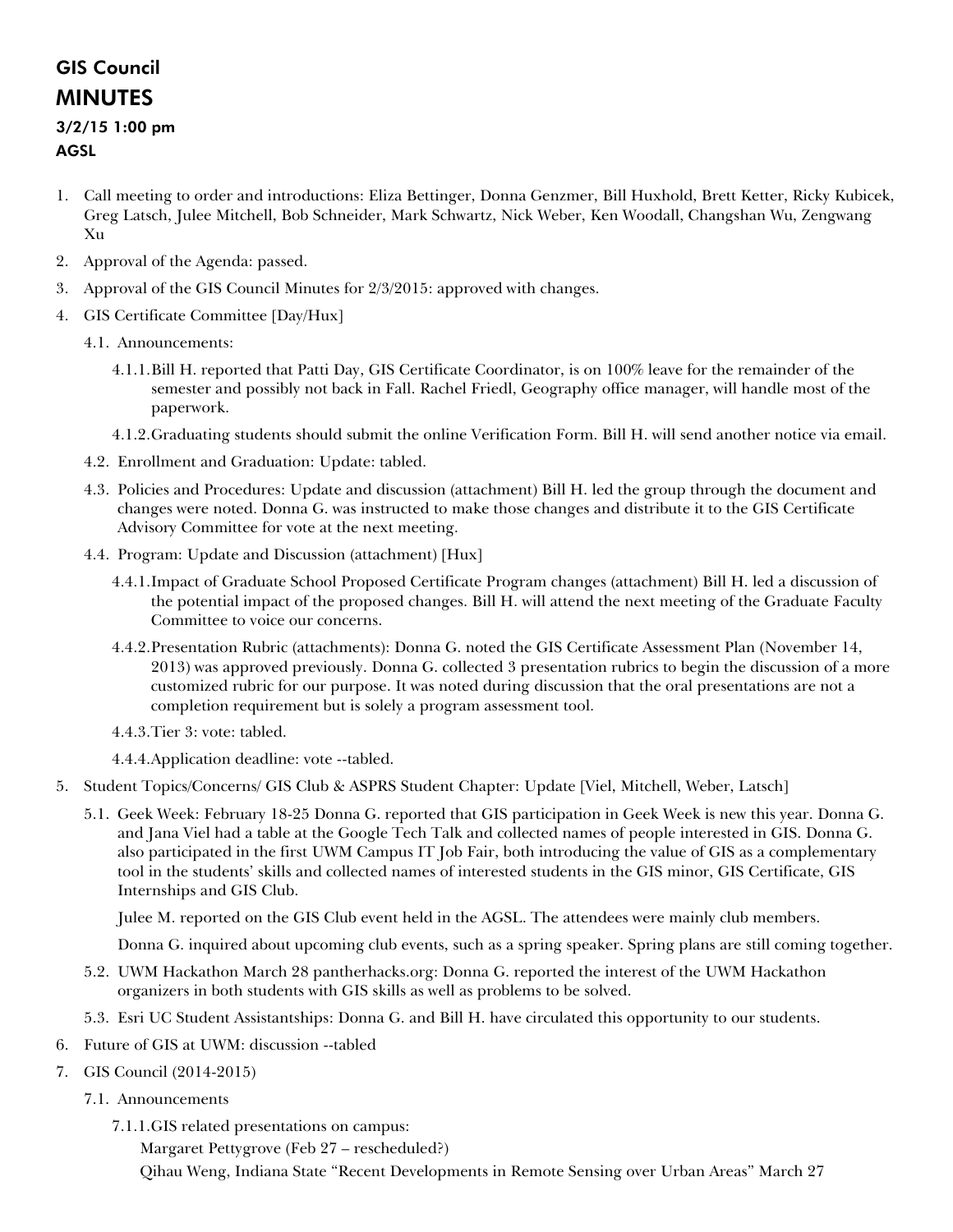Stephen Appel and Peter Armstrong April 3

Holzheimer: April 23 Steve Hornsby "Picturing the World: American Pictorial Maps, 1920-1970″

- 7.1.2.Census Bureau Workshops: March 10, March 12 Donna G. reported on the serendipitous opportunity to offer 2 Census Bureau workshops. The workshops will be advertised shortly.
- 7.1.3.Fundraising: Update –tabled.
- 7.1.4.EdTech Proposals are due March 6. [attachments] Donna G. shared 2 EdTech proposals which will be submitted under the sponsorship of the GIS Council. She requests letters of support, especially for the GPS proposal, to strengthen our case. The proposals will be submitted prior to the March 6 deadline.
- 7.2. Spring Speaker: Update –tabled.
- 7.3. WI Science Olympiad: April Donna G. relayed that the current plans for the WI Science Olympiad is unclear because Patti Day had been the lead on this and is now on leave for the remainder of the semester.
- 7.4. EsriUC: Donna G. reported that 5 students have indicated an interest in attending the EsriUC. Currently, no one else has indicated plans to attend. Our site license includes 3 complimentary registrations. Donna G. will email the students, encouraging them to apply for the EsriUC Student Assistantships. Donna G. will also search out any unused complimentary registrations from the rest of the UW-System to meet the demand. Julee Mitchell, John Schroeder, Michel Salach, Karra Barnes, Nelida Cortes
- 8. GIS Council 2015-2016
	- 8.1. GIS Day 2015 (November 18, 2015) [chair?]; tentative: WI DPI keynote --tabled
	- 8.2. GIS Student competition [chair?] --tabled
	- 8.3. UWM CUP grant with WI DPI: Donna G. attended a recent CUP grant overview and mentioned the possibility of the CUP grant to fund K12 teacher training in GIS. She has shared the materials from the meeting with those who attended a previous meeting with staff from WI DPI.
- 9. Other news/updates? (Research, datasets, new hires, etc.)
	- 9.1. Eliza B. will present a workshop through the Digital Humanities Lab on March 11, focusing on QGIS; Donna G. will advertise this via the email lists. Eliza explained that this workshop will be pretty basic, hands-on on laptops. Those present discussed the possibility of a more elaborate workshop later, perhaps with the GIS Club.
	- 9.2. Special introduction of Ricky K., GIS Certificatee and UWM Cultural Resource Management Services staff member. A discussion followed about the recent incorporation of Great Lakes Archeology into the Cultural Resource Management Services.
- 10. Recent/Upcoming GIS meetings, events, etc.
	- URISA
	- NACIS [Genzmer]
	- FOSS4G-NA
	- GITA WI
	- WIGICC WLIA Spring Regional; Fall Regional; Annual
	- EWUG
	- UCGIS (May DC)
	- AAG (Chicago)
	- ESRI UC (July, San Diego, CA)
	- ASPRS ( )
	- WI Geospatial Summit (April 20, 2015; Madison) [Genzmer]
	- Other
- 11. Next meeting: Donna G. was directed to send out a doodle poll to schedule the next GIS Council meeting in about 4 weeks.
- 12. Meeting adjourned at 2:32 pm. Moved by Julee M. and seconded by Brett K.

Respectfully submitted,

Donna G. Genzmer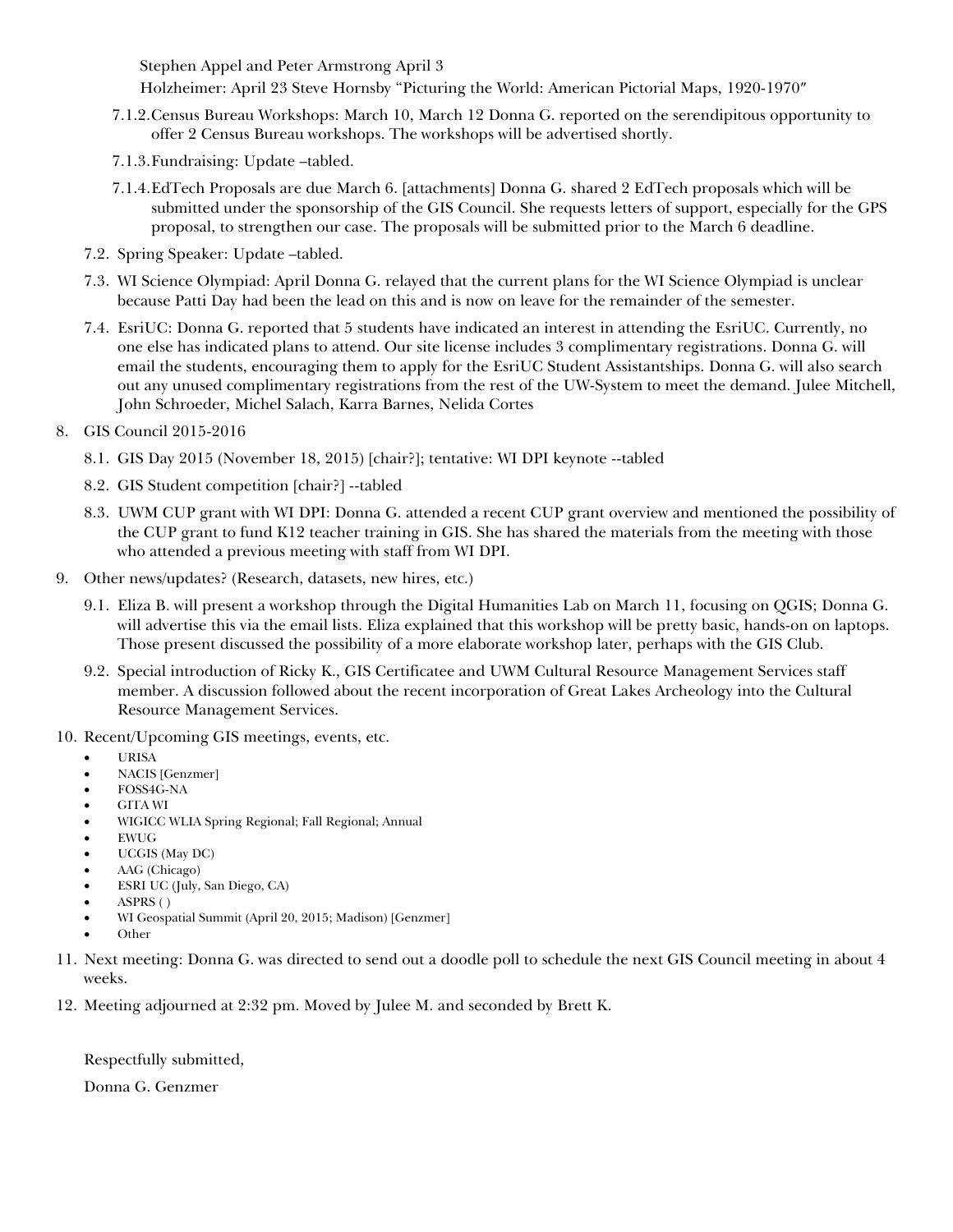This document supersedes GFC Document 877, Revised and Approved September 20, 2010, through Appendix B.

# POLICIES AND PROCEDURES FOR THE DEVELOPMENT, STRUCTURE, AND ADMINISTRATION OF GRADUATE CERTIFICATE PROGRAMS

# **Description**

A certificate program is a sequence of courses that provides participants with specialized knowledge and skills for personal enrichment, professional advancement, or career change. Certificate programs may provide

- a basic introduction to an established field of study
- **and interdisciplinary approach linking several fields**
- a concentrated focus on a sub-field.

In most cases, certificates function independently of degree programs.

# **Curriculum**

The curriculum should be organized into a structured progression or cohesive collection of courses. It is recommended that Nno more than 20% of the credits shall be in independent study or research. A minimum of 15 and a maximum of 21 credits are recommended. An integrating course or other capstone experience is recommended.

# **Administration**

An advisory board is recommended for program administration and assessment. The majority of the administrative body must be faculty. The following types of decisions are restricted to faculty, and to academic staff holding probationary or indefinite appointments:

- student matriculation, continuation, and certificate completion verification
- certificate requirements, such as courses, internships, capstone experiences, minimum credits and grades

At a minimum, a program director or coordinator must be designated. The Graduate School recognizes this individual as the signature authority for admission and dismissal from the certificate program, approval of transfer credit, and verification of certificate completion. The certificate director must be a member of the graduate faculty.

For certificates sponsored by multiple schools/colleges, a lead school or college must be designated. The Graduate School recognizes this school or college as having the approval authority for the certificate program. It is expected that the lead school/college will consult with constituent units and any certificate advisory committee before submitting changes to a certificate.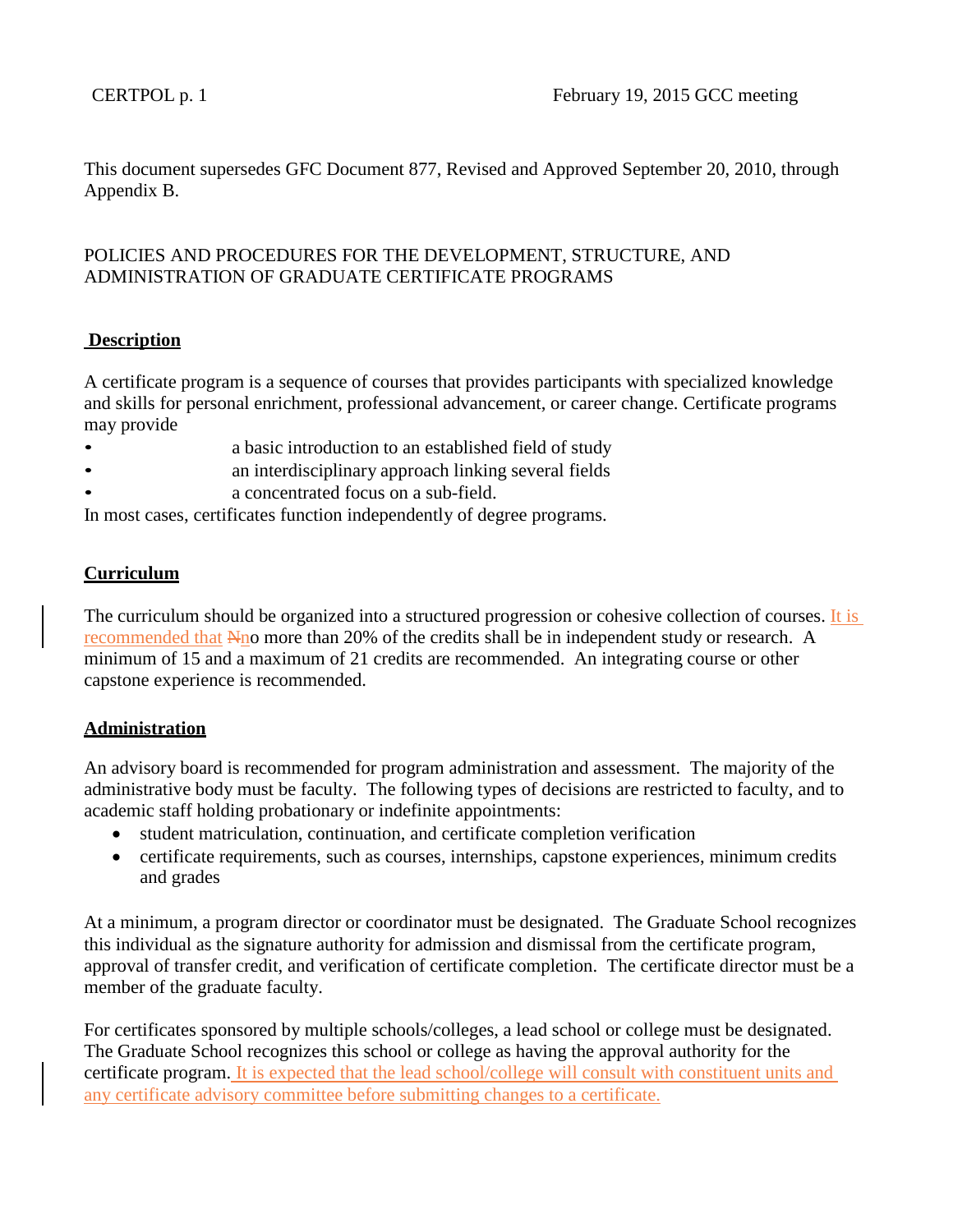### **Instructors**

It is recommended that members of the graduate faculty teach all courses in a graduate certificate program.

### **Program Authorization**

Requests for new graduate certificate programs must be forwarded to the Graduate School by the dean(s) of the sponsoring school(s) or college(s). These requests will follow the Format for a Graduate Certificate Program Proposal (see Appendix A) and must be authorized as indicated on the current Academic Approval Matrix.

# **Program Evaluation and Reauthorization**

Certificate programs are approved for 5-year periods. During the fifth year, a review will be conducted. A decision regarding program reauthorization will be made by the GFC following the quinquennial evaluation. The process and self-study requirements for certificate reviews is specified in GFC document XXX (to be replaced with the assigned GFC document number for the certificate review process).

Students who are currently enrolled in a certificate program that is not reauthorized may complete the program, subject to course availability.

# **Admission**

All students interested in obtaining a graduate certificate must formally apply through the Graduate School before completion of six credits in the certificate sequence, and pay any required application fees.

Applicants must possess a baccalaureate degree and have a minimum 2.75 cumulative undergraduate grade point average to be admitted into a certificate program.

Certificate programs may require additional information or have additional criteria for admission. Certificate programs will inform the Graduate School of their admission recommendation. The final admission decision is made by the Graduate School.

### **Pursuing two certificate programs at one time**

A student may work toward a maximum of two UWM graduate certificates concurrently. This does not change the time limit for completion of each certificate.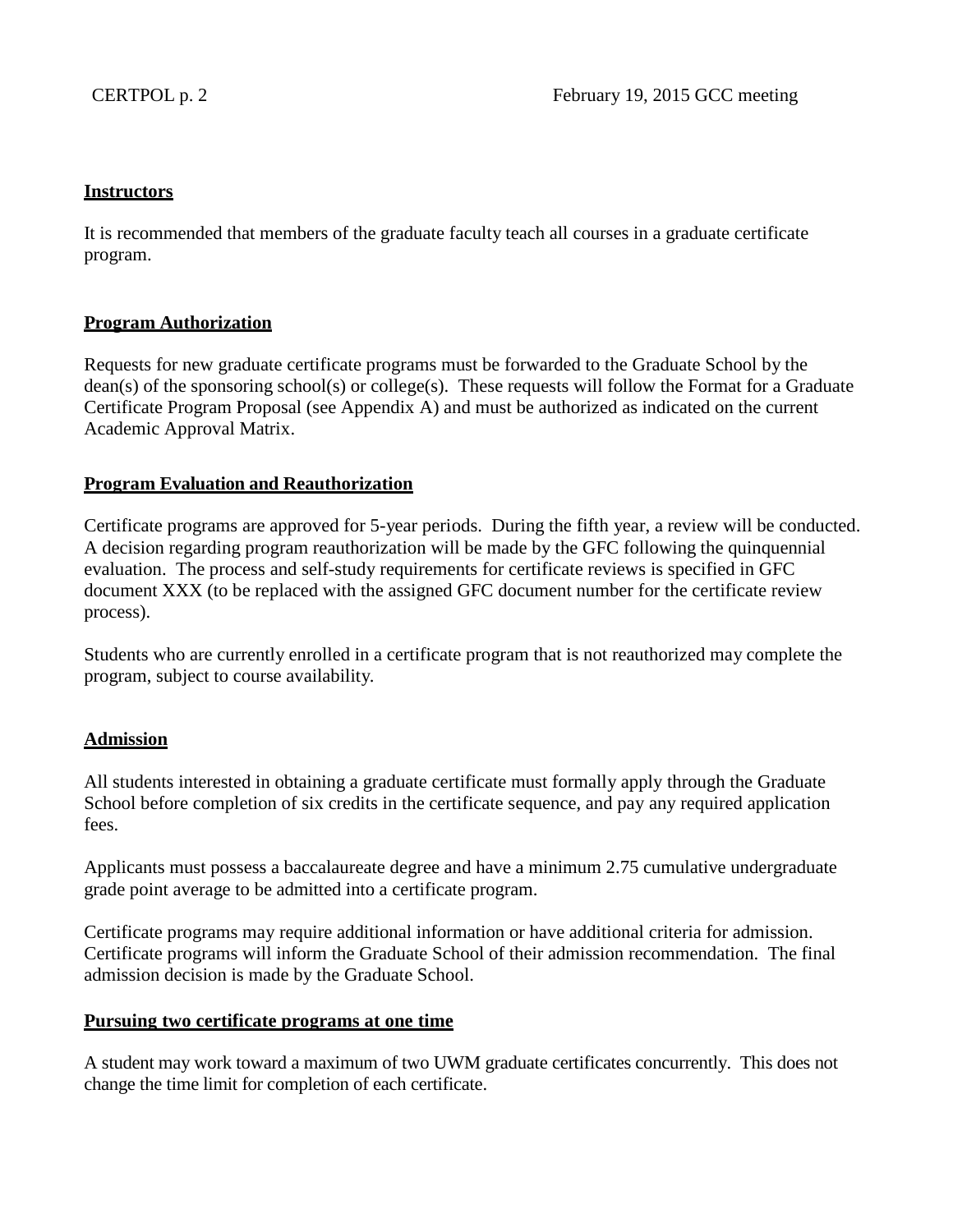# **Transfer Credit**

No more than 20% of the required credits may be taken at an institution other than UWM. These courses are subject to Graduate School transfer policy and must be approved by the director of the certificate program.

# **Articulation between Graduate Certificate Programs**

No courses or A maximum of 6 credits may double count from one graduate certificate to another. Minimum credit requirements for each certificate must be met without duplication of any courses.

# **Articulation between Certificate and Degree Programs**

- 1. Credits and courses required for a certificate may double count toward meeting UWM graduate degree requirements subject to the following restrictions:
	- Credits taken in completion of certificate requirements may not contribute more than 90% of the total credits needed to obtain either a master's or doctoral degree at UWM.
	- Certificate courses used toward meeting degree requirements must be completed within the time limit for the degree
	- Degree programs must approve the courses from certificates that can double count toward the degree.
- 2. Courses completed for a degree may be counted toward a subsequent certificate, subject to all certificate policy requirements.

3. A course may count toward no more than one certificate and one degree.

4.3 Students may not earn a certificate and subsequent to-a concentration in the same area.

# **Time Limit**

Certificate program time limits shall be established as follows: 18 or fewer credits 3 years from initial enrollment in the certificate sequence 19 or more credits 4 years from initial enrollment in the certificate sequence.

For those certificates that require simultaneous degree enrollment and are awarded concurrent with the degree, the time limit shall be the same as that of the degree program. Students pursuing all other types of certificates must complete the certificate requirements within the time limits stated above even if they are simultaneously enrolled in a graduate degree program.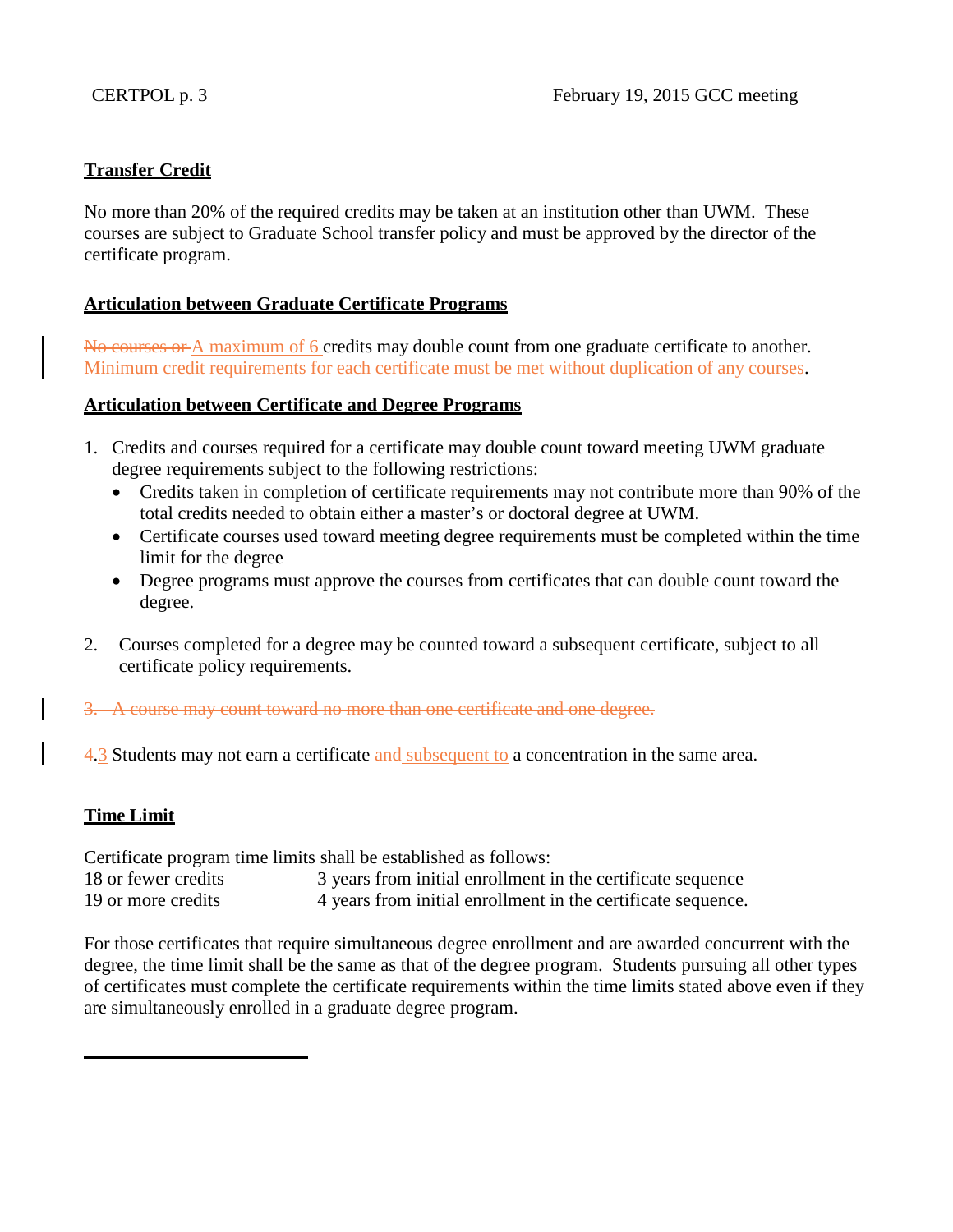### **Certificate Completion**

Students must submit an application for certificate completion to the Graduate School, and pay any required completion application fees.

For qualifying students, the certificate program director will verify for the Graduate School the course number and title, grade, and semester of enrollment for all courses that meet certificate program requirements. Certificate completion will be posted on a student's official transcript in line with UWM's official conferral dates, and an official paper certificate will be sent to the student from the Graduate School.

### **Criteria for Awarding a Certificate**

Graduate certificates are awarded to students who:

- Meet the certificate requirements within the allotted time limit
- Have a minimum 3.00 overall grade point average (without rounding)
- Have a minimum 3.00 grade point average in certificate courses (without rounding)

# **Certificates Approved Before Semester I, 2002-03**

Twelve-credit certificates that were approved by the GFC, the Graduate School, and the Provost prior to fall 2002 (implementation date of the original certificate policy – GFC document 877) will be allowed to remain at twelve credits.

# RECOMMENDATIONS FOR ACTION

- 1. The rules of GFC Document 877 revised September 20, 2010 apply to certificates earned through spring 2015.
- 2. The rules in GFC Document CERTPOL apply to certificates in progress as of summer 2015.
- 3. As of summer 2015, any certificate courses not used toward meeting degree requirements prior to summer 2015 may be used toward a subsequent degree subject to the rules of GFC Document CERTPOL.
- 4. Recommendations 1-3 shall be enacted upon approval from Academic Affairs.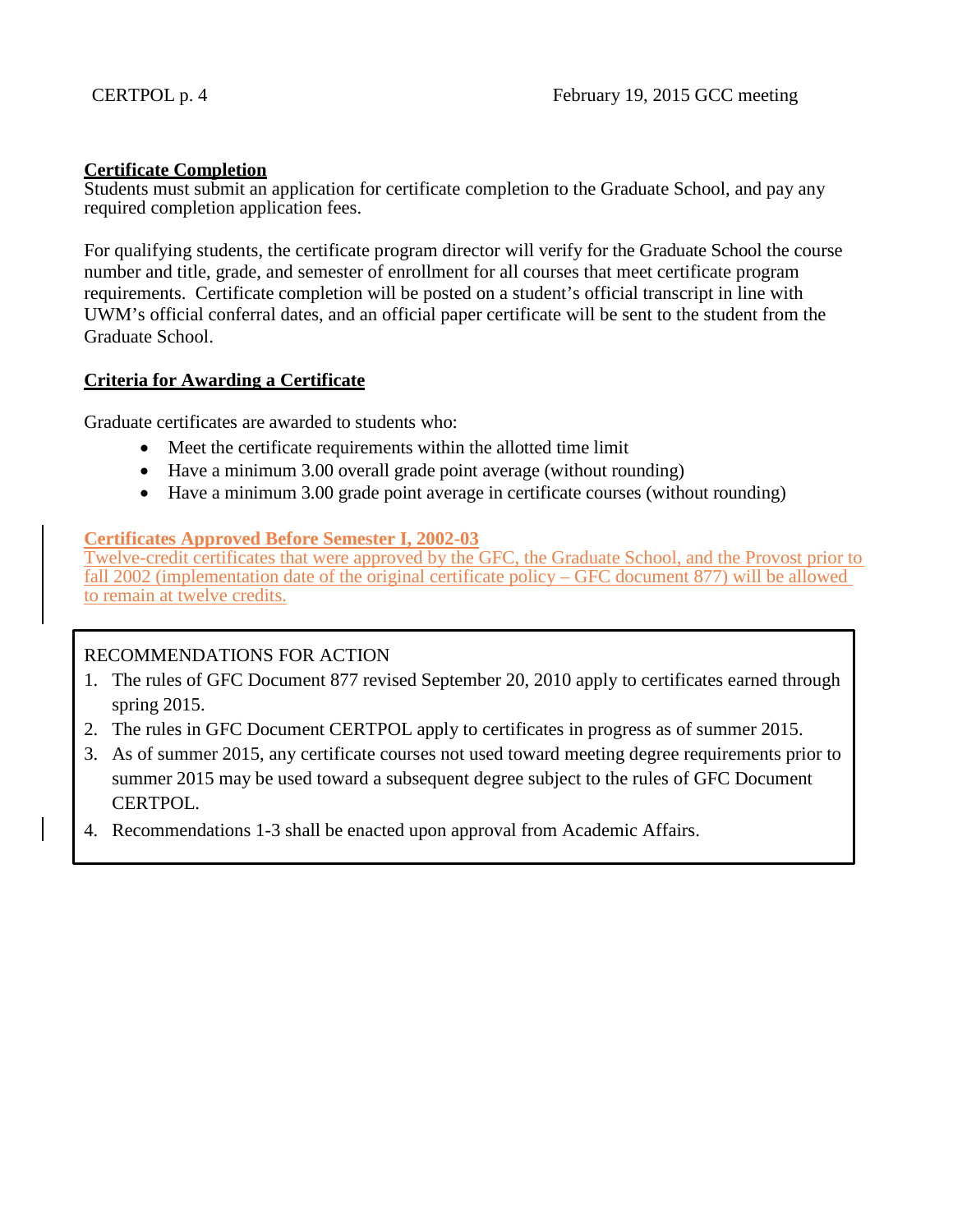# **APPENDIX A**

### **Format for a Graduate Certificate Program Proposal**

### I. PROGRAM IDENTIFICATION

- **1.1 Title of Proposed Graduate Certificate** State proposed name as it would appear on a UWM student transcript.
- **1.2 Department(s) or Functional Equivalent(s) Sponsoring the Certificate** List units that will have an active role in program administration beyond offering required or elective courses.
- **1.3 College(s), School(s) or Functional Equivalent(s) Sponsoring the Certificate** List schools and colleges with budgetary authority for certificate administration
	- 1.3.1 List lead School or College (if there are multiple sponsors at this level)

### **1.4 Timetable for Initiation**

### II. RATIONALE

Discuss reason(s) for establishing a new graduate certificate program in this area of study.

### III. INSTITUTIONAL CONTEXT

**3.1 Relationship to Mission of Institution**

# **3.2 Relationship to/Impact on Other UWM Programs**

### IV. NEED

Discuss potential demand for the program, target population, estimated enrollment, and comparable programs offered at other institutions.

### V. PROGRAM DESCRIPTION AND EVALUATION

### **5.1 Description:**

- 5.1.1 Provide a brief narrative description of the program.
- 5.1.2 Define the nature of the program: For example, is it a disciplinary concentration where the goal is to achieve a measure of depth within a defined area? Is it multidisciplinary where the goal is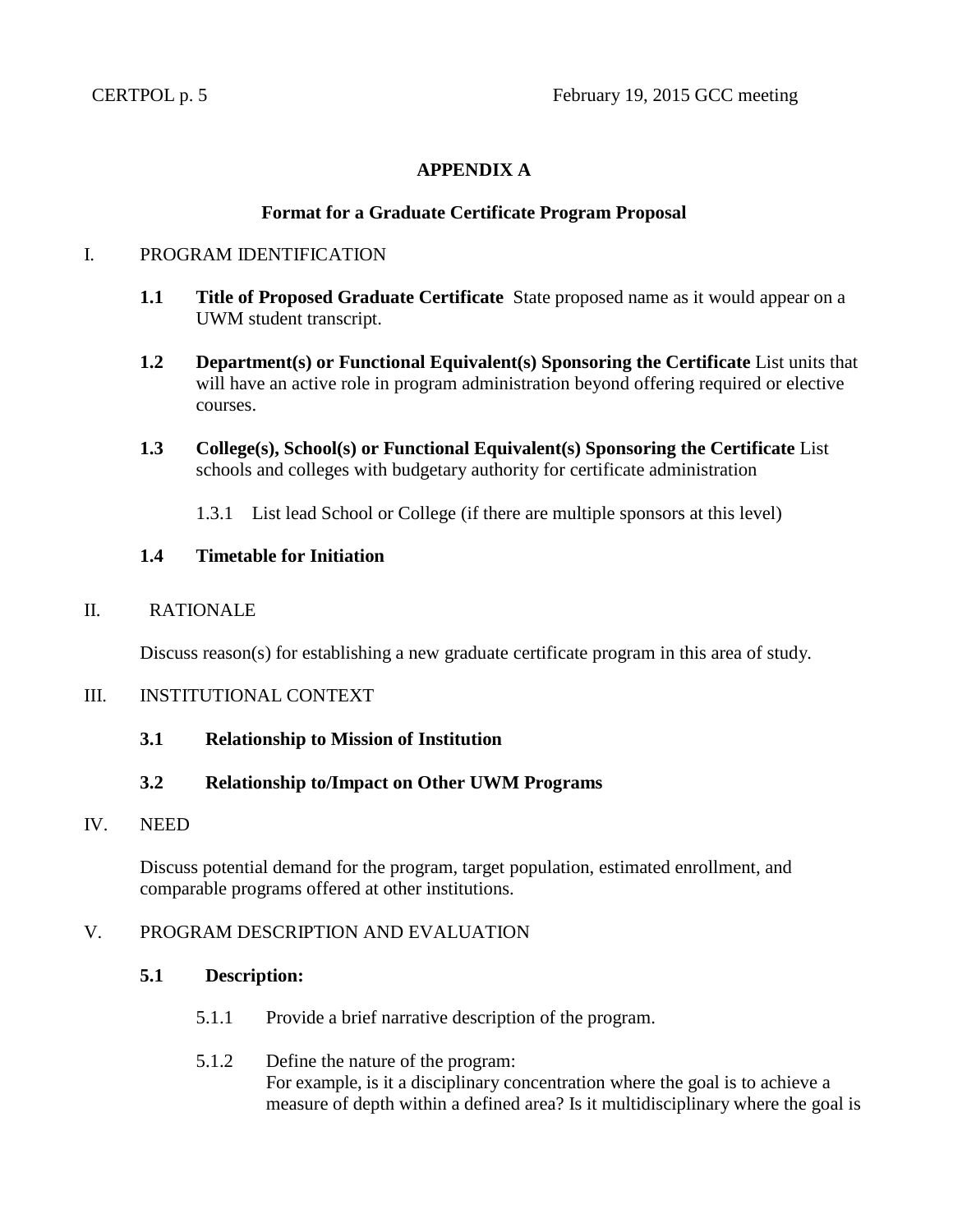to broaden one's knowledge and/or perspective on a particular area of study? Is this a graduate/undergraduate certificate (i.e., one in which the courses are U/G and undergraduates and graduates both earn the certificate, but are differentiated by how they register for the courses)?

- 5.1.3 List learning objectives and competencies that will be attained through this certificate. If relevant, discuss professional or certification/licensing standards that are addressed in the proposed curriculum.
- 5.1.4 List the mode(s) of instruction (i.e. in-person, on-line, hybrid).
- 5.1.5 Discuss whether this certificate program prepares students for gainful employment in a recognized occupation. If it does and is eligible for Title IV financial aid, supply the following information:
	- Occupations the program prepares students to enter
	- Occupational profiles
	- Costs for books and supplies
- **5.2 Curriculum – Courses and Credits:** Indicate number of credits and the specific courses or choice of electives that make up the certificate program. Describe any capstone requirement.
- **5.3 Admission requirements and procedures:** Identify minimum grade point average (G.P.A.) from the undergraduate and/or post-baccalaureate degree, any specific background preparation, and any other requirements for admission.
- **5.4 Allowance for transfer credit (if any):** Transfer credit is subject to the rules stated above. If the program has a more restrictive policy for transfer credit, that should be stated here.
- **5.4 Completion requirements:** State minimum grades required in specific courses, if any, and cumulative G.P.A. required in certificate courses
- **5.5 Time limit:** Indicate length of time allowed to complete the requirements for the certificate.
- **5.6 Certificate conferral:** State whether certificate will be awarded upon completion of certificate requirements or concurrently with completion of a specific degree program.
- **5.7 Program Administration:** State the name and administrative title (e.g. Director, Coordinator) of the person who will serve as the Graduate School liaison for the certificate program (aka the Certificate Program Representative). Provide names and roles of others involved in program administration (e.g. curricular development and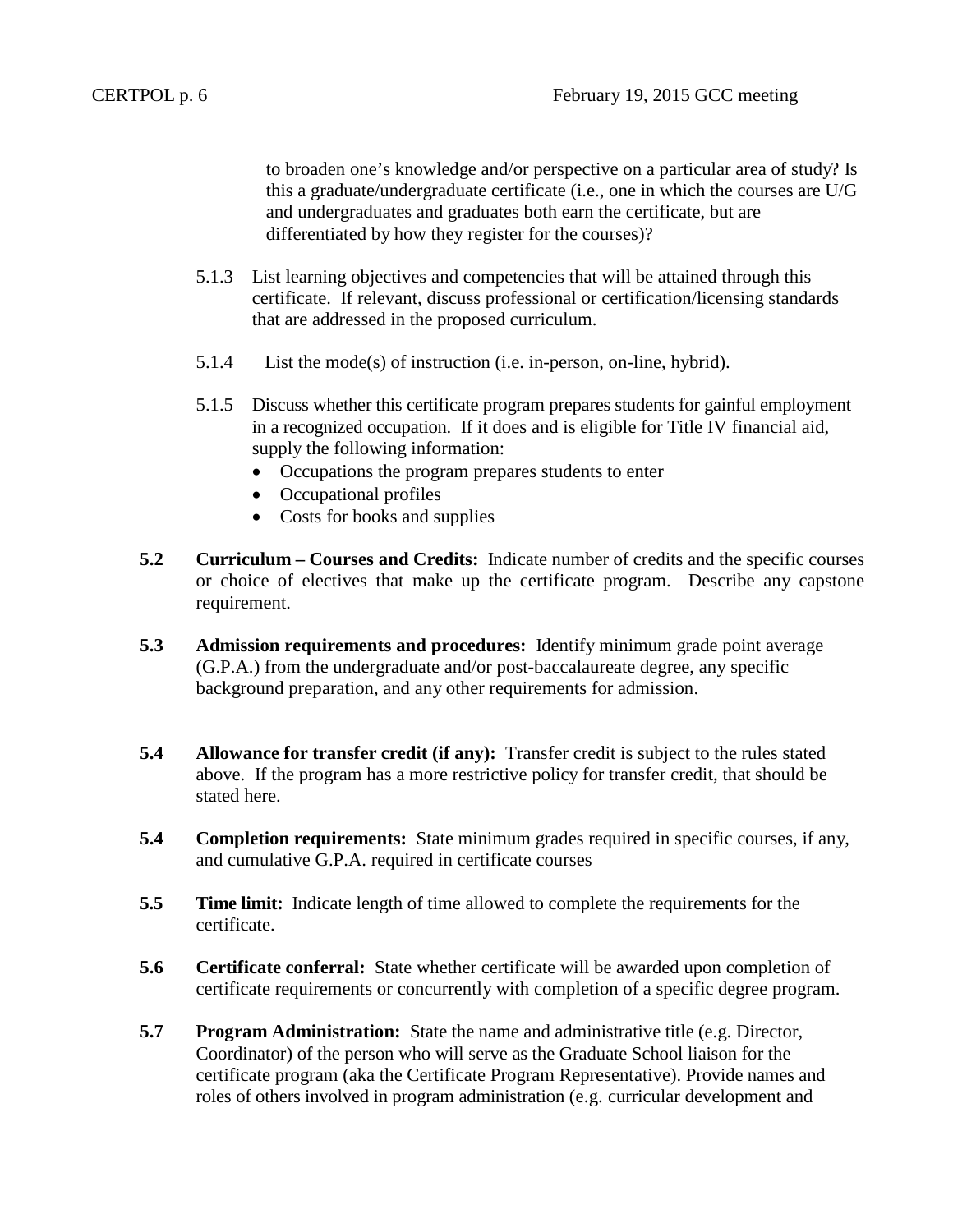review, student advising). Describe how program administrators or advisory bodies will be appointed.

**5.8 Participating Faculty:** Please provide a list of participating faculty.

### VI. RESOURCES

Address issues of cost to the university and any special charges or fees.

# VII. BULLETIN COPY

Submit copy for the *Graduate School Bulletin* following the template provided by the Graduate School.

# Certificate Working Group 2013-15

Barbara Bales, GFC representative, Associate Professor, Department of Curriculum and Instruction Sukanya Banerjee, GFC representative, Associate Professor, Department of English Naira Campbell-Kyureghyan, GFC representative, Department of Industrial Engineering Erin Fox, Director of Graduate Education, Graduate School Jenna Jazna, Graduation Specialist, Graduate School Jerry Kaster, GFC representative, Associate Professor, School of Freshwater Sciences Kathleen Koch, Director of Strategic Initiatives in Research, Education, and Scholarship, Graduate School and Office of Research Karen Morin, GFC representative, Professor, College of Nursing Ethan Munson, Associate Professor, Department of Electrical Engineering and Computer Science Amanda Seligman, GFC representative, Associate Professor, Department of History Kristene Surerus, GFC Chair, Associate Professor, Department of Chemistry

Document Approval History Subcommittee on Graduate Course and Curriculum February 19, 2015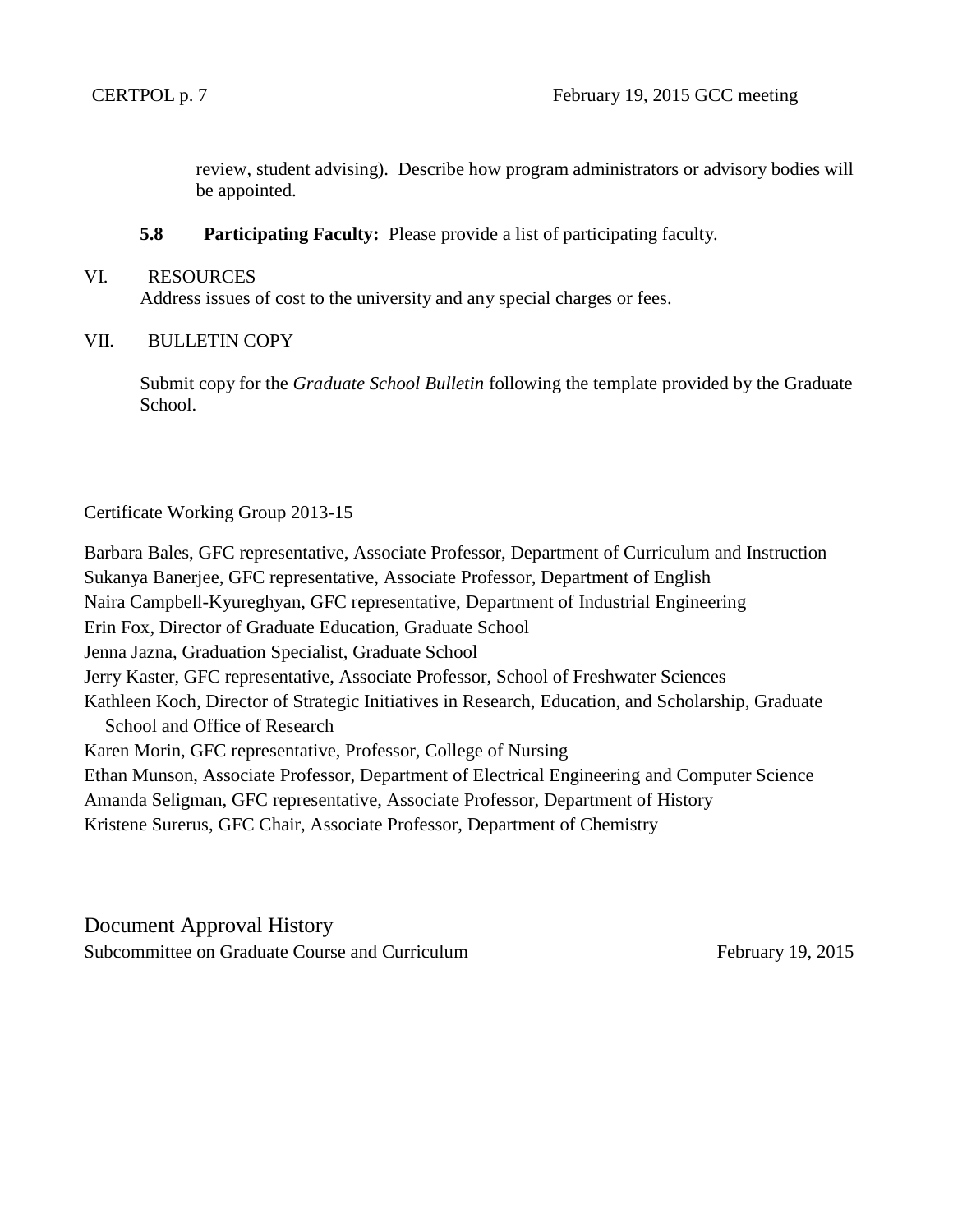# **GIS certificate Assessment Plan** DRAFT

# **November 14, 2013 (during GIS Certificate Committee meeting)**

# **Mission statement:**

The Graduate Certificate in Geographic Information Science is designed for those individuals seeking careers as GIS specialists, providing geographic data management, spatial analysis, and GIS system management support to professionals in a broad range of disciplines, such as criminal justice, health services, city and regional planning, civil and environmental engineering, transportation, and marketing. Certificate holders will seek employment in positions such as "GIS Specialist," "GIS Analyst," or "GIS Coordinator."

**GIS Certificate Academic Competencies:** These Student Learning Outcomes (SLOs), when met, produce students who are capable of obtaining employment in the GIS field.

- 1. Ability to work effectively in teams.
- 2. An understanding of professional and ethical responsibility.
- 3. Demonstrate critical thinking skills in solving geospatial problems.
- 4. Ability to devise database schema required for addressing geospatial problems.
- 5. Ability to develop customized user interfaces appropriate for geospatial investigations.
- 6. Ability to appropriately incorporate GPS, CAD, and historical paper-based record data into a GIS framework.
- 7. Ability to identify geospatial problems and the requisite method, or set of procedures needed to address the issue.
- 8. Ability to construct a clear, presentable cartographic product that addresses a geospatial issue.
- 9. Understand the software/hardware requirements for implementing a scalable GIS.

# **Non-Learning Outcomes**

1. Students will display professional behavior in final presentations in all coursework and in all interactions with faculty/staff and students.

# **Measurement Tools and Findings**

- 1. Students will be assessed on SLOs via presentation of final project(s) in the last certificate course taken with such a requirement, by the faculty of the course and any other faculty/staff of the GIS council that attend the presentation.
- 2. A scoring rubric will be developed to evaluate student work in this presentation.
- 3. Exit survey (questionnaire) information evaluates students' level of satisfaction with courses/program goals and objectives.

# **Targets**

- 1. 70% of students will pass the final presentation evaluation.
- 2. Greater than 50% of students will give the program an overall rating of neutral or above to question 20 of the exit survey (How confident are you that you have obtained the necessary skills for a career in GIS?).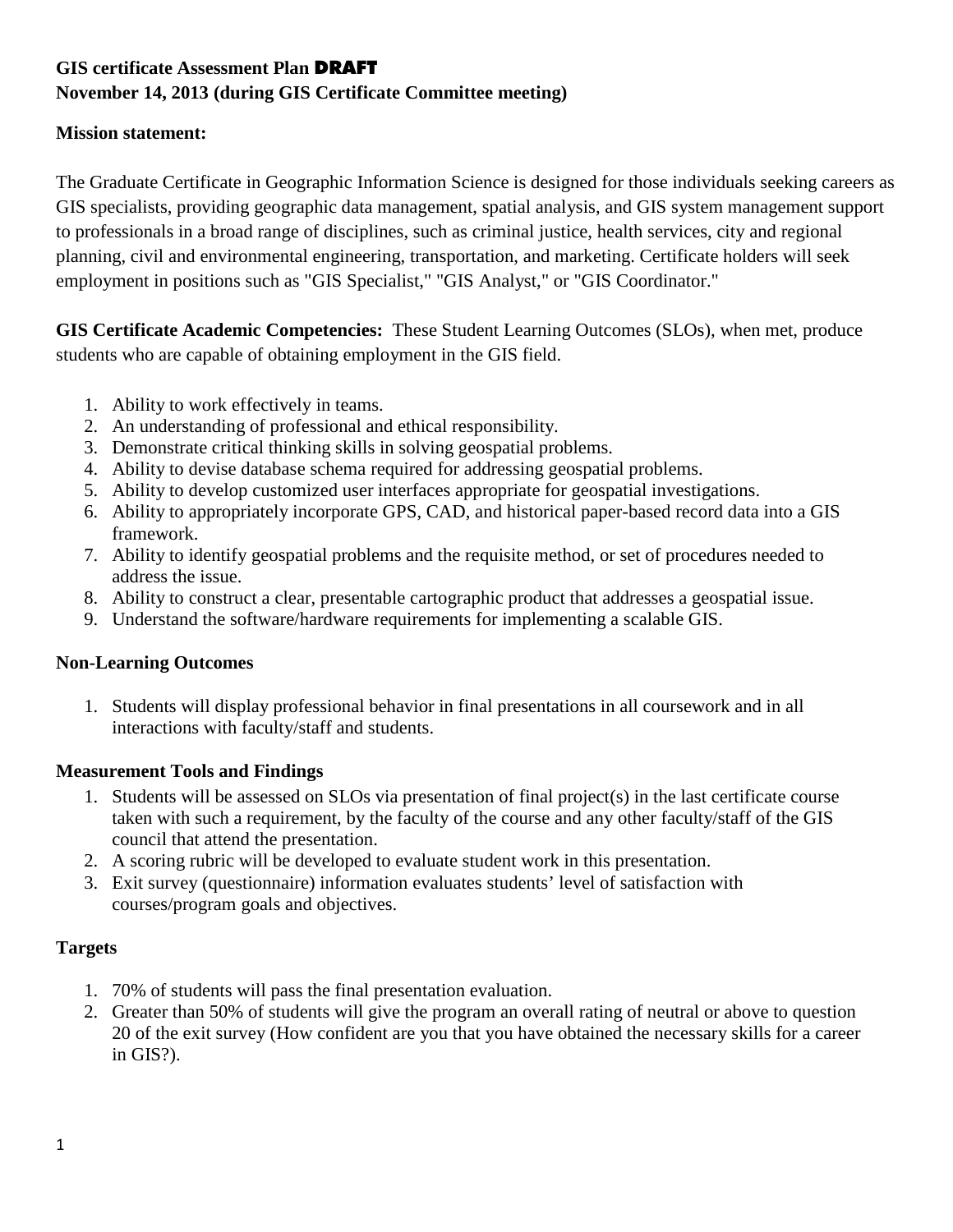Your name (will be omitted when this is given to the presenter):

Presenter's name:

Mark your response for each of the questions.

|                                                   | Positive | Neutral | Negative |
|---------------------------------------------------|----------|---------|----------|
| The presentation was well organized               |          |         |          |
| The presentation was easy to follow and           |          |         |          |
| understand                                        |          |         |          |
| The presenter's attitude was professional         |          |         |          |
| The length of the presentation was appropriate    |          |         |          |
| Questions were addressed adequately               |          |         |          |
| The topic of the presentation was appropriate for |          |         |          |
| the course                                        |          |         |          |
| The presentation was easy to understand           |          |         |          |

What did you like the most about the presentation?

How could the presentation be improved?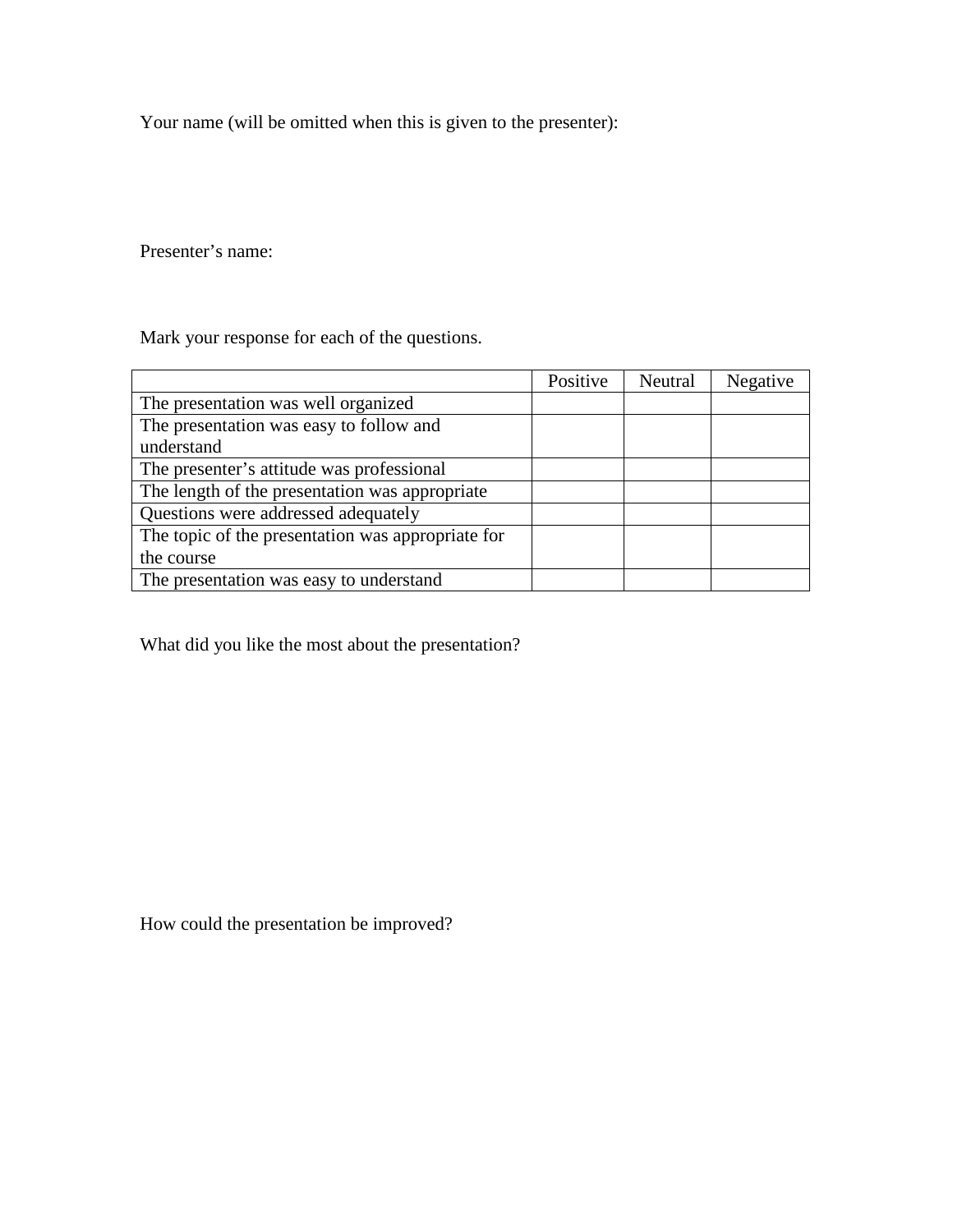# **Country study presentation: Peer review rubric**

- PLEASE WRITE COMMENTS: a couple of sentences or bullet points.
- The ratings table (weak/OK/good/excellent) is **optional.**
	- o You might use the questions in the table to guide your comments.

| <b>Comments/Questions:</b>                                                 |     |      |      |      |
|----------------------------------------------------------------------------|-----|------|------|------|
| <u>What did you learn from it?</u>                                         |     |      |      |      |
| Topic:                                                                     | Exc | Good | Okay | Weak |
| How <b>clearly and concisely</b> did the author( $s$ ) present the country |     |      |      |      |
| study highlights?                                                          |     |      |      |      |
| How creative and effective was the presentation?                           |     |      |      |      |
| How well was the presentation organized?                                   |     |      |      |      |
| How well did the author(s) connect data to course topics?                  |     |      |      |      |
| What did you think of the presentation overall?                            |     |      |      |      |

# **Country study presentation: Peer review rubric**

- PLEASE WRITE COMMENTS: a couple of sentences or bullet points.
- The ratings table (weak/OK/good/excellent) is **optional.**
	- o You might use the questions in the table to guide your comments.

**Topic:**  $\begin{bmatrix} \text{Exc} \\ \text{Good} \end{bmatrix}$  Oxay | Weak How **clearly and concisely** did the author(s) present the country study highlights? How **creative and effective** was the presentation? How well was the presentation **organized**? How well did the author(s) **connect data to course topics**? What did you think of the presentation **overall**? *Comments/Questions: What did you learn from it?*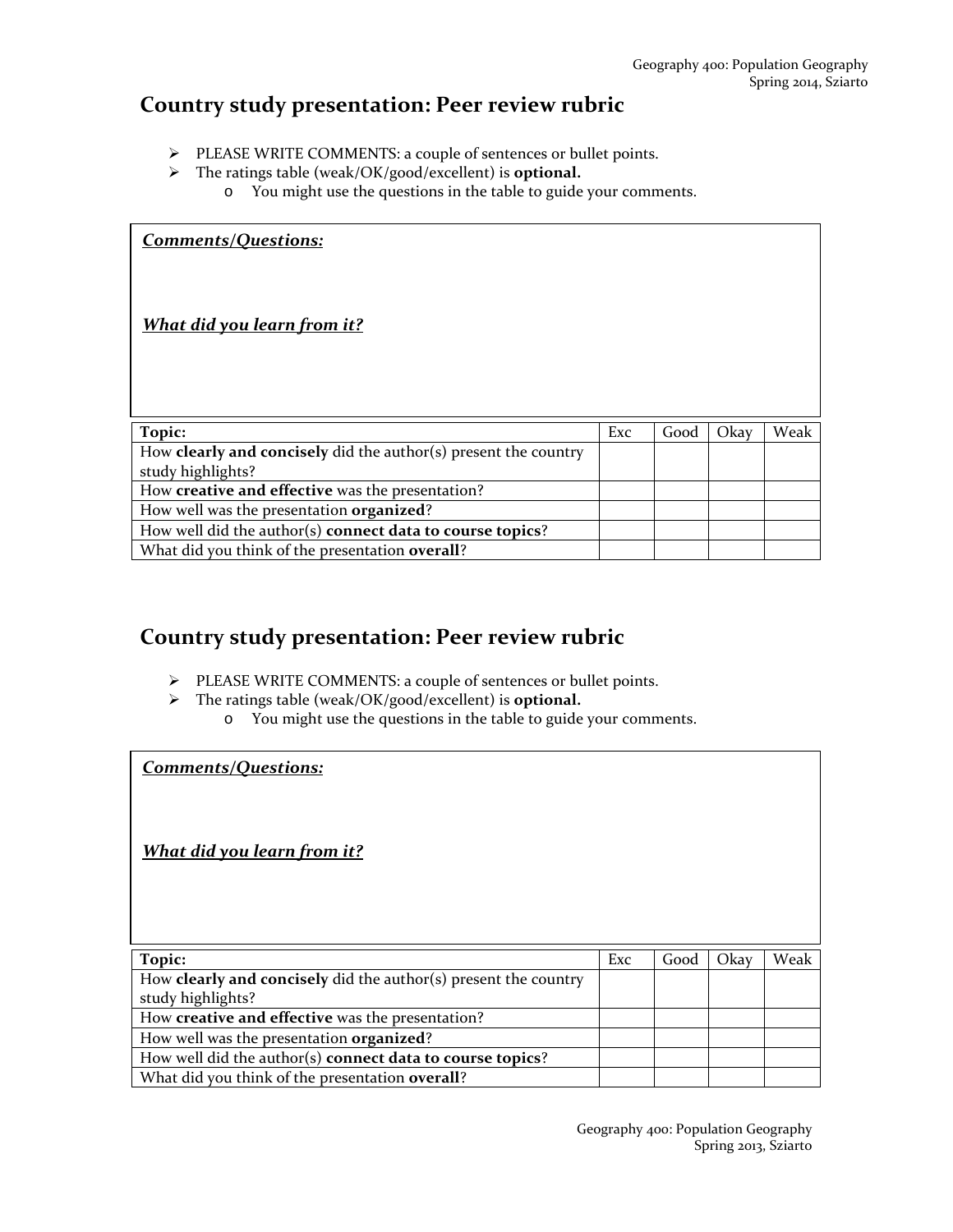Geography 600: Presentation assessment for \_\_\_\_\_\_\_\_\_\_\_\_\_\_\_\_\_\_\_\_\_\_\_\_\_\_\_\_\_\_\_\_\_\_ December 12, 2013

| Criteria              |                                                                                   | Score out of 50 points |
|-----------------------|-----------------------------------------------------------------------------------|------------------------|
|                       | Content communicated                                                              |                        |
|                       | > All segments of research project discussed: research                            |                        |
|                       | questions, relevant literature, methods & data, findings,                         |                        |
|                       | etc.                                                                              |                        |
| ➤                     | Soundness of research design:                                                     |                        |
|                       | Do the research questions relate to previous<br>$\circ$<br>research/lit reviewed? |                        |
|                       | Do the methods fit with the research questions?<br>$\circ$                        |                        |
|                       | Do the findings answer the research questions?<br>O                               |                        |
| ➤                     | Soundness of the research practice: was sufficient data                           |                        |
|                       | gathered?                                                                         | /20                    |
| ➤                     | Analysis: Are the findings considered in relation to the                          |                        |
|                       | geographical and other literature, and the theoretical                            |                        |
|                       | framework?                                                                        |                        |
| ➤                     | Significance of questions and findings discussed (in intro                        |                        |
|                       | and/or conclusion)                                                                |                        |
|                       | Are the limits of the research (methods, etc.) discussed?                         |                        |
| ➤                     | GEOGRAPHIC nature of research made explicit through                               |                        |
|                       | use of geographic concepts (place, space, scale, etc.),                           |                        |
|                       | spatial analysis and/or GIS methodologies, etc.                                   |                        |
|                       | Organization and clarity                                                          |                        |
|                       | $\triangleright$ Logical sequence that audience could follow                      |                        |
|                       | $\triangleright$ Clarity of transitions                                           | /15                    |
|                       | $\triangleright$ Clarity of main points                                           |                        |
| $\blacktriangleright$ | Speaking in sentences                                                             |                        |
|                       | Style and delivery                                                                |                        |
| ➤                     | Pace                                                                              | /5                     |
|                       | Eye contact                                                                       |                        |
|                       | $\triangleright$ Clarity of speech                                                |                        |
|                       | Visuals and mechanics                                                             |                        |
| ➤                     | Appropriate visual aids                                                           |                        |
|                       | $\triangleright$ Well-designed visual aids                                        | /10                    |
|                       | $\triangleright$ Slide design                                                     |                        |
|                       | Slide text (free of errors?)                                                      |                        |
|                       | Overall assessment                                                                |                        |
|                       |                                                                                   |                        |
|                       |                                                                                   |                        |

Notes for the paper: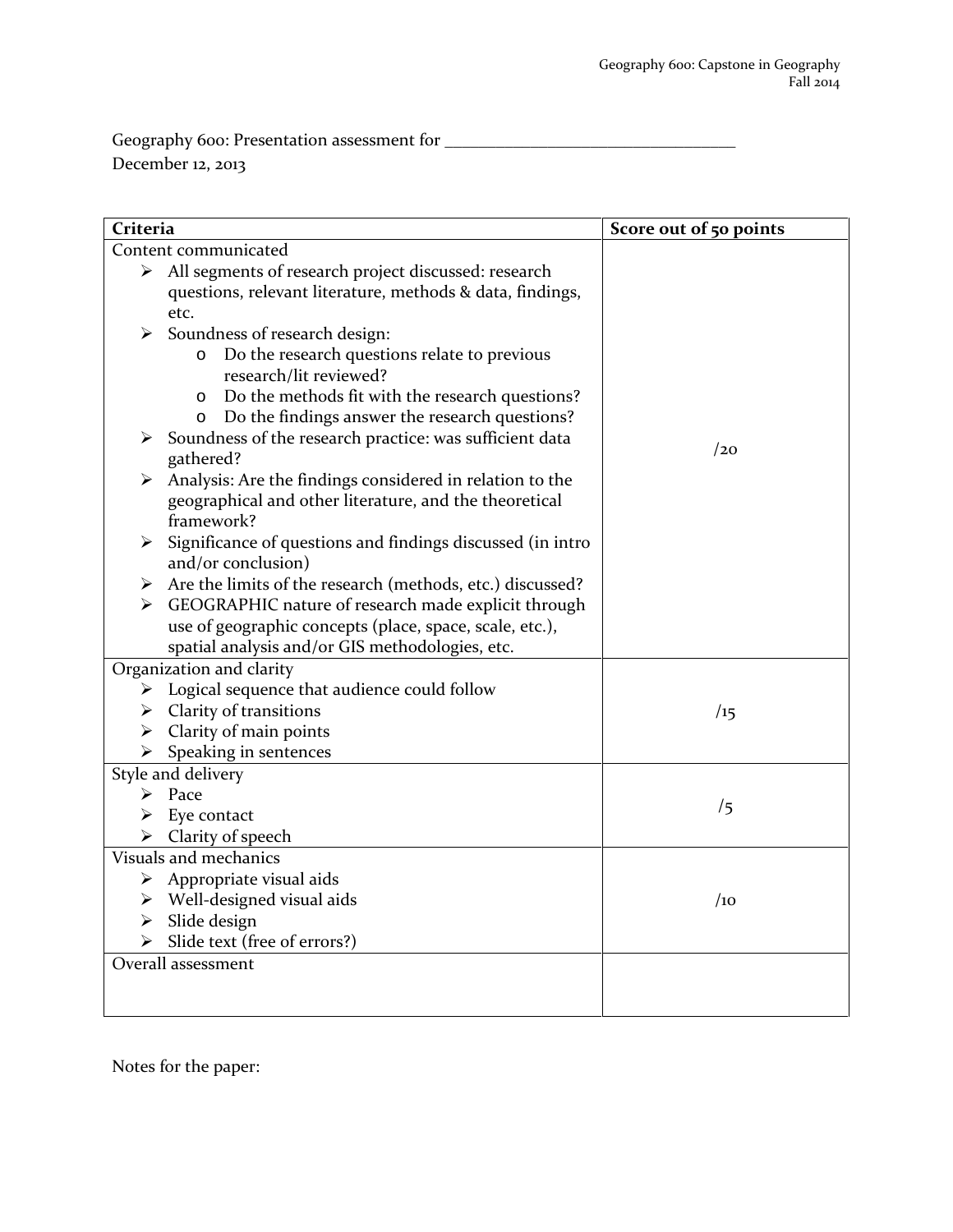#### **COLLEGE OF LETTERS AND SCIENCE (L&S) SCHOOL OF ARCHITECTURE AND URBAN PLANNING (SARUP) Geographic Information Systems Program**

#### **Policies and Procedures**

The Geographic Information Systems (GIS) Program (herein after called the Program) is administered by the faculties of the Departments of Geography and Urban Planning, an Advisory Committee (herein after called the Committee), and a Program Coordinator. The Program offers an interdepartmental graduate certificate. This document describes the policies and procedures of the Program.

#### I. Mission and Goals

#### **A. Mission Statement**

The Graduate Certificate in Geographic Information Systems is designed for those individuals seeking careers as GIS specialists who provide geographic data management, spatial analysis, and GIS system management support to professionals in a broad range of disciplines, such as criminal justice, health services, city and regional planning, civil and environmental engineering, transportation, and marketing. Certificate holders will seek employment in positions such as "GIS Specialist," "GIS Analyst," or "GIS Coordinator."

#### **B. Goals**

To carry out its mission, the Program has established the following goals:

- 1. Deliver a high quality certificate program in GIS;
- 2. Equip graduates of its program with insight into the many applications of GIS, with the skills to employ GIS in a wide range of situations and problems, and with analytical, critical thinking, and methodological skills that can be applied not only to issues and problems centered on GIS-related problems, but also to a range of problems faced by people and societies;
- 3. Support research into applied projects in GIS.
- 4. Maintain liaison with the GIS Council, an informal groups of faculty and staff members with educational and/or research interest in GIS.
- 5. Engage in outreach with appropriate communities and stakeholders to share knowledge and learning for community benefit.
- II. Administrative Structure
	- **A. Faculty and Staff**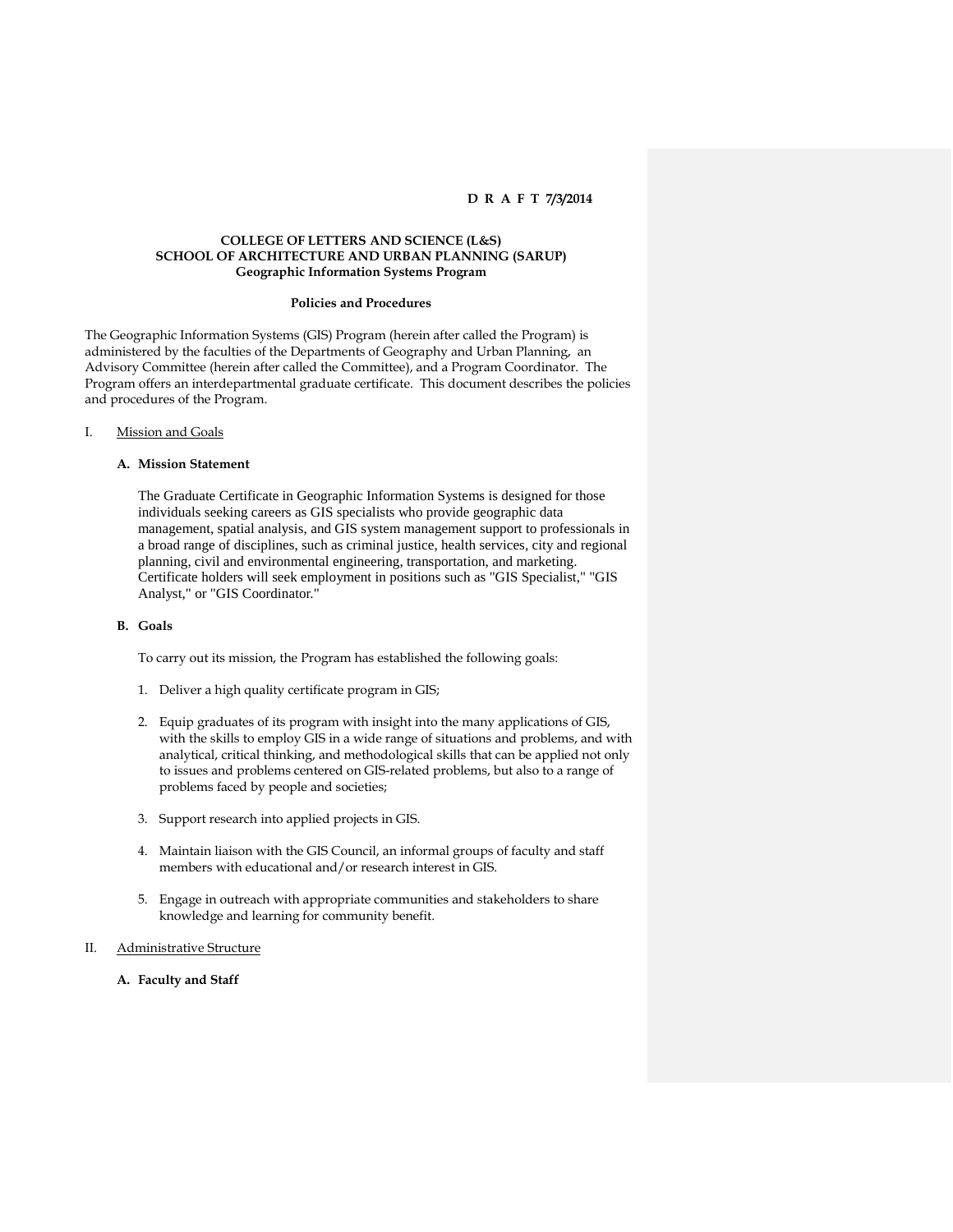- 1. Faculty Membership: The Program's Faculty is composed of those members of the Geography and Urban Planning Departments' faculties with an educational and/or research interest in GIS. The entire faculties of both departments have authority over the GIS Certificate. For purposes of administering the GIS Certificate, academic staff members with an educational and/or research interest in GIS may serve as members of the GIS Faculty. Appendix A is a list of all current GIS Faculty members.
- 2. Duties: The GIS Faculty has primary responsibility for the immediate governance of the Program, including development and oversight of the Program's academic, research, and outreach activities. The Faculty shall carry out the academic planning process on a regular basis, including, but not limited to, the preparation of the unit's academic program plans and program assessment. Admission to its academic program, program reviews, and student appeals will be the responsibility of the Faculty. The Faculty makes recommendations to the Deans of the College of Letters and Science and the School of Architecture and Urban Planning, subject to the approval of the faculties of the Departments of Geography and Urban Planning, concerning program, budget, and personnel issues related to the Program.
- 3. Meetings: The GIS Faculty will not meet on a regular schedule. The Advisory Committee will act on behalf of the GIS Faculty to carry out the duties of the Faculty unless a meeting of the full Faculty is requested by the Advisory Committee or Coordinator. Individual members of the GIS Faculty may request that the Coordinator convene a meeting of the full GIS Faculty. Minutes reflecting all formal actions taken at full Faculty meetings shall be recorded. A quorum shall be one-half of the Faculty members identified in Appendix A.

#### **B. Program Coordinator**

1. Eligibility for Position of Coordinator

Any member of the Program Faculty (including academic staff members) may serve as Program Coordinator. The Program Coordinator is the day-to-day administrator of the Program. An individual may succeed her/himself as Coordinator.

2. Appointment of Coordinator

The Coordinator is appointed by the Deans annually upon recommendation of the GIS Advisory Committee. This appointment will occur in conjunction with the appointment of department chairs and will follow the same process.

3. Duties of Coordinator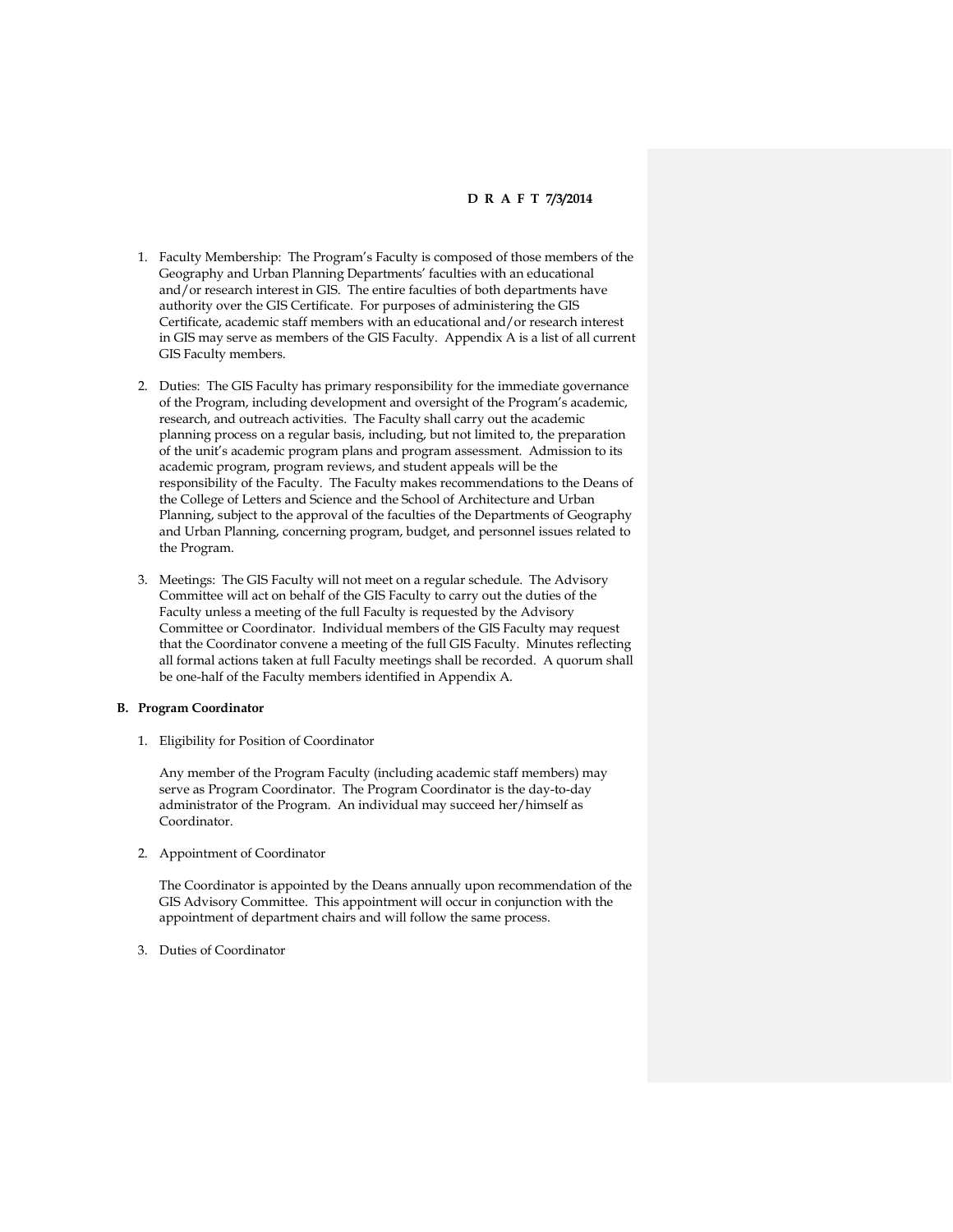The Coordinator is responsible for the day-to-day functions of the Program. The duties of the Coordinator include, but are not limited to, the following:

- A. Administration:
- (1) serves as the official channel of communication with the President, Chancellor, deans, and other University officials or departments for all matters affecting the Program;
- (2) meets regularly with the appropriate L&S and/or SARUP Associate Dean(s) regarding the activities and needs of the Program;
- (3) calls meetings of the Program's Advisory Committee, prepares agendas, and transmits minutes of the meetings to appropriate individuals and offices;
- (4) confers with the chair of the Advisory Committee regarding Program matters;
- (5) has charge of all official correspondence of the Program;
- (6) has responsibility for all Program supplies and records;<br>(7) supervises Program administrative support personnel, if
- supervises Program administrative support personnel, if any;
- (8) develops Program forms and procedures;
- (9) directs on-going Program initiatives;
- (10) drafts Program's annual report, in consultation with the Advisory Committee, for the L&S and SARUP Faculties and Deans;
- (11) oversees preparation of the Ten-Year Review Self-Study;
- (12) serves as liaison to the GIS Council;
- (13) reviews application materials of students applying to the program and recommends acceptance or denial to the graduate school;
- (14) coordinates students addition and deletion to and from program listservs;
- (15) conducts or coordinates exit survey of graduates after each semester in line with Financial Aid requirements;
- (16) reviews and signs appropriate Financial Aid documentation for students;
- (17) liaisons with the Graduate School on all matters concerning Program.

#### b. Publicity

- (1) represents or arranges for representation of the Program at university events;
- (2) has responsibility for all Program information in the graduate catalog and other university publications, including web content;
- (3) writes newsletter copy;
- (4) spearheads development of student relations;
- (5) coordinates fundraising and development;
- (6) coordinates outreach;<br>(8) develops ways to incre
- (8) develops ways to increase visibility of the Program;<br>(9) develops and maintains alumni relationships.
- develops and maintains alumni relationships.
- c. Curricular Development
	- (1) coordinates curricular innovations in collaboration with the GIS Advisory Committee;
	- (2) examines and suggests changes based upon course evaluations and other forms of curricular assessment;
	- (3) conducts regular curricular reviews in collaboration with the GIS Advisory Committee;
	- (4) submits course and academic program requests for action by appropriate committees and the Dean;
	- (5) integrates Program course offerings with other programs.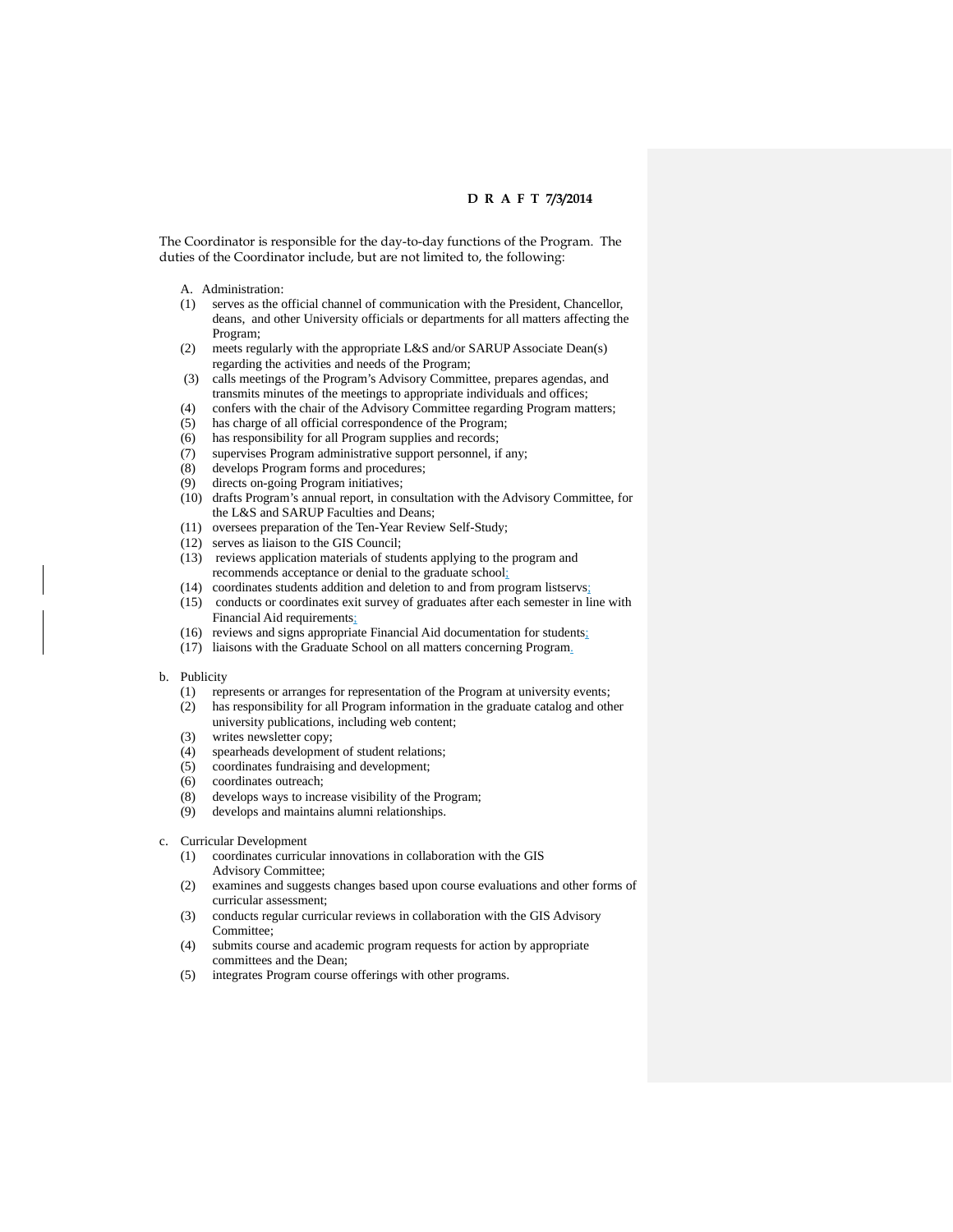- d. Student Advising (See Appendix B for additional information on student advising.) (1) offers academic advising for students in the Program;
	- (2) offers career advising for students, and writes letters of recommendation;
	- maintains liaison with the GIS Club.

#### e. Graduate Programming

- (1) coordinates certificate programming efforts;
- (2) participates in Program events.

With the consent of the GIS Advisory Committee, responsibilities may be delegated to appropriate individuals.

#### C. **GIS Advisory Committee**

- 1. Membership: The committee consists of members as specified in the Bylaws of the GIS Advisory Committee (hereafter called Bylaws; see Appendix C), one of whom will be elected as the Advisory Committee Chair.
- 2. Duties of the Committee: The committee makes recommendations to the GIS Coordinator and Faculty on program, budget, personnel, organizational, and other matters related to the Program, as detailed in the Bylaws.
- 3. Meetings: The committee shall hold regular meetings as specified in the Bylaws.

#### III. Academic Program

#### **A. Admission of Students to Certificate Program**

Any student holding a baccalaureate degree with a GPA of 2.75 or higher is eligible for admission to the GIS Certificate Program. Students submit to the Graduate School an application for graduate non-degree status. Students may be enrolled concurrently in a graduate degree program. The School/College to which students are assigned is based on the unit in which the coordinator is housed. See Appendix B for additional details about the admission process.

#### **B. Certificate Requirements**

Certificate in Geographic Information Systems

Credits and Courses

A minimum of 6 courses and 18 credits are required to receive the certificate. A minimum of 6 credits each in Urban Planning and Geography courses is required.

Required Courses (12 cr)

Tier 1 (select one course)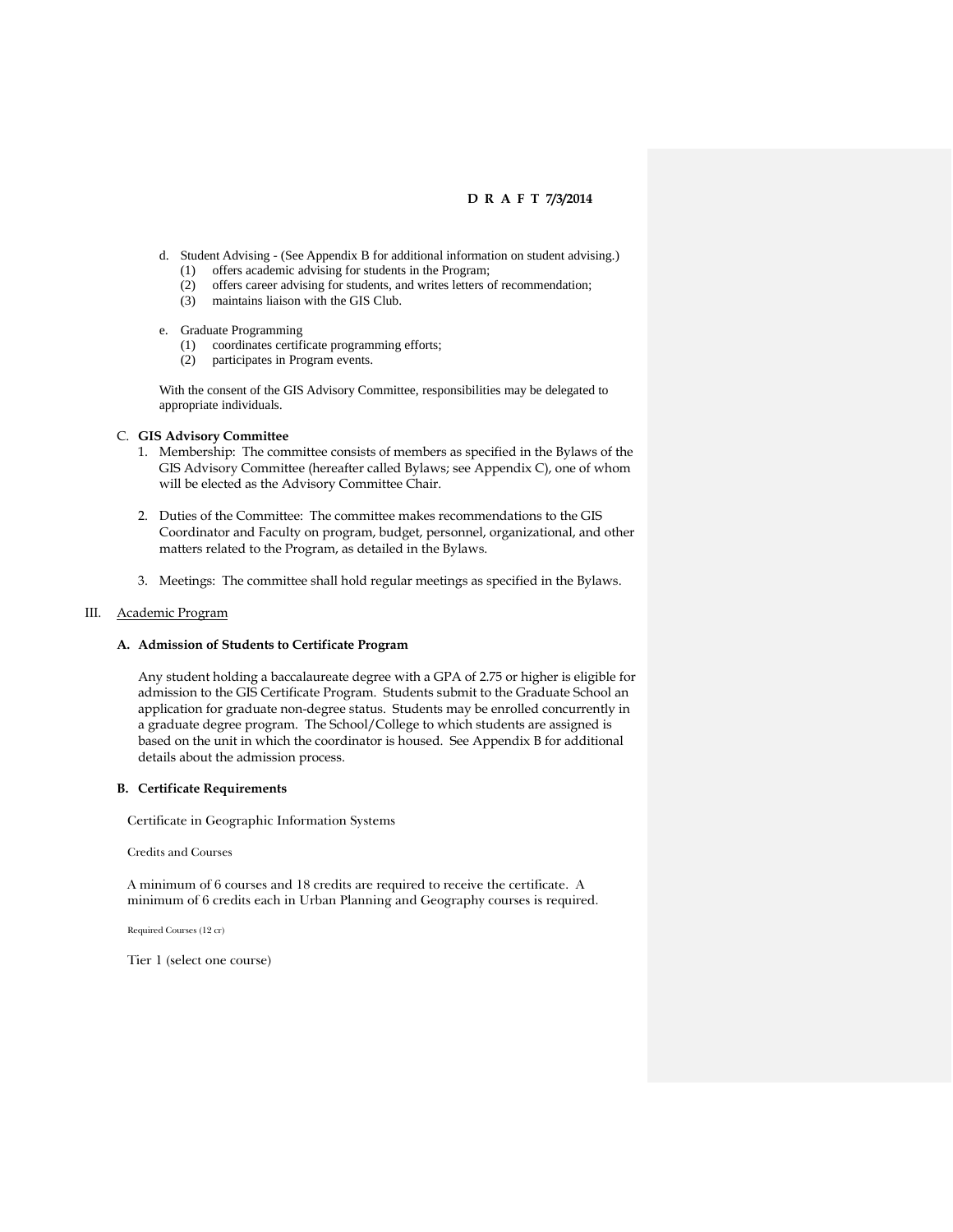$\overline{\phantom{a}}$ 

 $\overline{\phantom{a}}$ 

 $\overline{\phantom{a}}$ 

| UrbPlan<br>Planning         | 791        | Introduction to Urban Geographic Information Systems for                                                            |                                                                                       |
|-----------------------------|------------|---------------------------------------------------------------------------------------------------------------------|---------------------------------------------------------------------------------------|
| Geog                        | 525        | Geographic Information SystemsScience                                                                               | <b>Commented [MDS1]:</b> I suggest that Geography change these<br>three course names. |
| Tier 2 (select one course)  |            |                                                                                                                     |                                                                                       |
| UrbPlan<br>Geog             | 792<br>625 | Using Urban Geographic Information Systems (GIS) for Planning<br>Intermediate Geographic Information SystemsScience |                                                                                       |
| Tier 3 (select two courses) |            |                                                                                                                     |                                                                                       |
| UrbPlan                     | 793        | Applied Projects in Urban Geographic Information Systems                                                            |                                                                                       |
| UrbPlan                     | 794        | Internet Geographic Information Systems                                                                             |                                                                                       |
| Geog                        | 725        | Advanced Geographic Information SystemsScience: Geographic                                                          |                                                                                       |
| Modeling                    |            |                                                                                                                     |                                                                                       |
| Geog                        | 734        | GIS and Society                                                                                                     |                                                                                       |
| Geog                        | 960        | Seminar; Geographic Techniques                                                                                      |                                                                                       |
| Anthro                      | 562        | Techniques and Problems in Archaeology                                                                              |                                                                                       |
| Elective Courses (6 cr)     |            |                                                                                                                     |                                                                                       |
| UrbPlan<br>GIS"             | 692        | Special Topics in Urban Planning: "Transportation Planning and                                                      |                                                                                       |
|                             |            | subtitle                                                                                                            |                                                                                       |
| UrbPlan<br>Planning (if     | 791        | Introduction to Urban Geographic Information Systems for                                                            |                                                                                       |
|                             |            | not selected above)                                                                                                 |                                                                                       |
| UrbPlan<br>(if not          | 792        | Using Urban Geographic Information Systems (GIS) for Planning                                                       |                                                                                       |
|                             |            | selected above)                                                                                                     |                                                                                       |
| UrbPlan                     | 793        | Applied Projects in Urban Geographic Information Systems (if not<br>selected above)                                 |                                                                                       |
| UrbPlan                     | 794        | Internet Geographic Information Systems (if not selected above)                                                     |                                                                                       |
| UrbPlan                     | 991        | Legislative/Administrative Agency Internship                                                                        |                                                                                       |
| UrbPlan                     | 999        | Independent Study                                                                                                   |                                                                                       |
| Anthro                      | 380        | Anthropological Applications of GIS                                                                                 |                                                                                       |
| Anthro                      | 562        | Techniques and Problems in Archaeology (if not selected above)                                                      |                                                                                       |
| Bus Adm                     | 749        | Data Management Systems                                                                                             |                                                                                       |
| Geog                        | 403        | Remote Sensing: Environmental and Land Use Analysis                                                                 |                                                                                       |
| Geog                        | 405        | Cartography                                                                                                         |                                                                                       |
| Geog                        | 515        | Watershed Analysis and Modeling                                                                                     |                                                                                       |
| Geog                        | 525        | Geographic Information Systems Science (if not selected above)                                                      |                                                                                       |
| Geog                        | 547        | <b>Spatial Analysis</b>                                                                                             |                                                                                       |
| Geog                        | 625        | Intermediate Geographic Information Systems Science (if not                                                         |                                                                                       |
| selected above)             |            |                                                                                                                     |                                                                                       |
| Geog                        | 698        | GIS/Cartography Internship                                                                                          |                                                                                       |
| Geog                        | 699        | Independent work                                                                                                    |                                                                                       |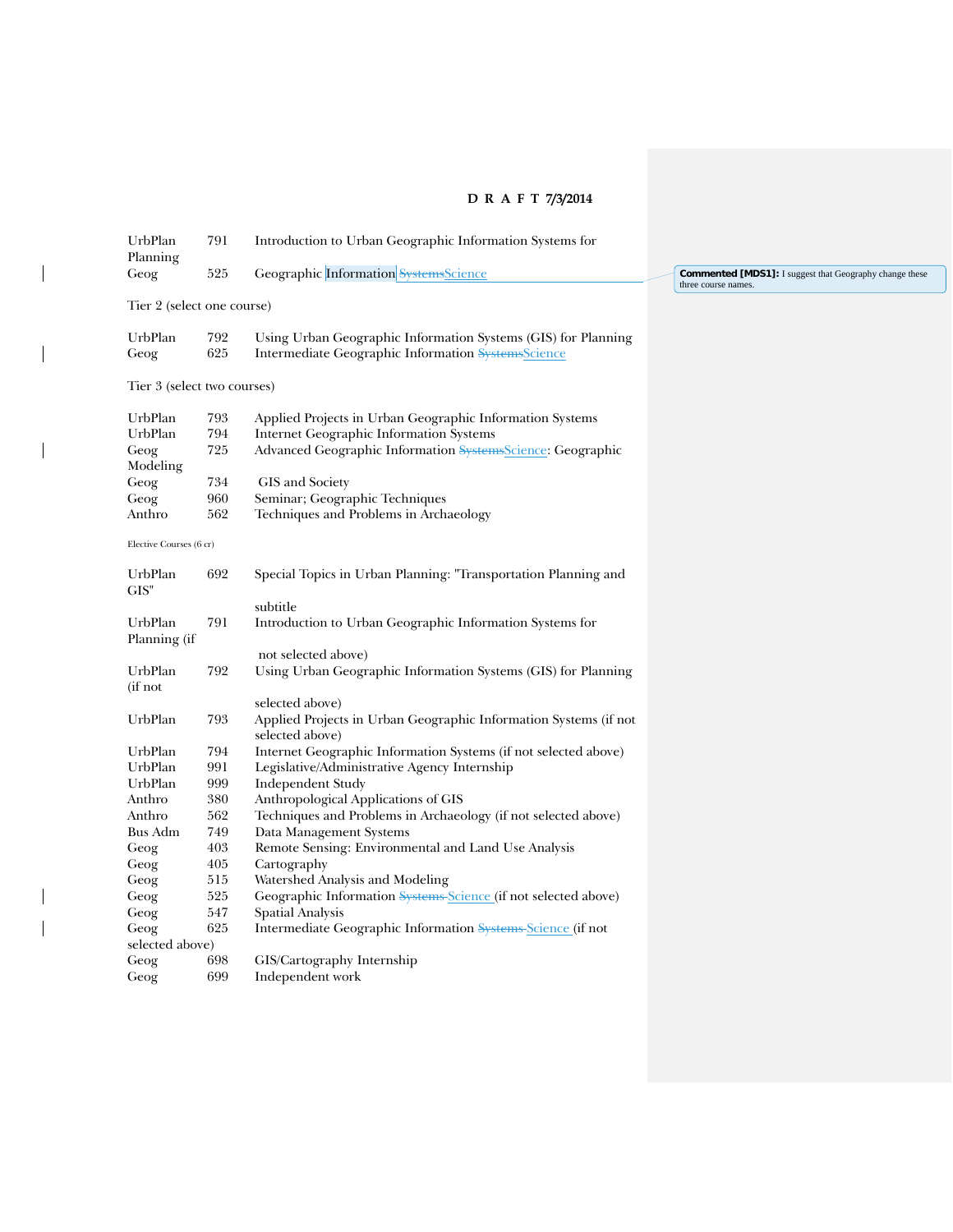| Geog         | 703 | <b>Advanced Remote Sensing</b>                             |
|--------------|-----|------------------------------------------------------------|
| Geog         | 725 | Advanced Geographic Information SystemsScience: Geographic |
| Modeling (if |     |                                                            |
|              |     | not selected above)                                        |
| Geog         | 734 | GIS and Society (if not selected above)                    |
| Geog         | 750 | Remote Sensing and Urban Analysis                          |
| Geog         | 960 | Seminar; Geographic Techniques (if not selected above)     |

Other courses as recommended by the GIS Advisory Committee and approved by the Faculties of the Departments of Geography and Urban Planning.

Tier 2 or 3 courses can count as electives if more than required minima are taken.

#### **C. Certificate Assessment Plan**

- 1. Goals
	- The following goals for the certificate have been established (11/14/13):
	- a. Produce graduates who have an understanding of GIS theory and applications and are able to function as professionals in the field.
	- b. Prepare students obtain employment in the GIS field or continue their education.
- 2. Student Learning Outcomes

In order to assess the degree to which the Program is achieving its goals, the following student learning outcomes have been established for the certificate. When students complete the certificate in GIS, they will:

- a. have the ability to work effectively in teams;
- b. demonstrate professional and ethical responsibility;
- c. demonstrate critical thinking skills in solving geospatial problems;
- d. have the ability to devise database schema required for addressing geospatial problems;
- e. have the ability to develop customized user interfaces appropriate for geospatial investigations
- f. have the ability to appropriately incorporate Global Positioning Systems, Computer Aided Design, and historical paper-based record data into a GIS framework;
- g. have the ability to identify geospatial problems and the requisite method, or set of procedures needed to address the issue;
- h. have the ability to construct a clear, presentable cartographic product that addresses a geospatial issue;
- i. demonstrate understanding of the software/hardware requirements for implementing a scalable GIS.
- 3. Program Assessment and Review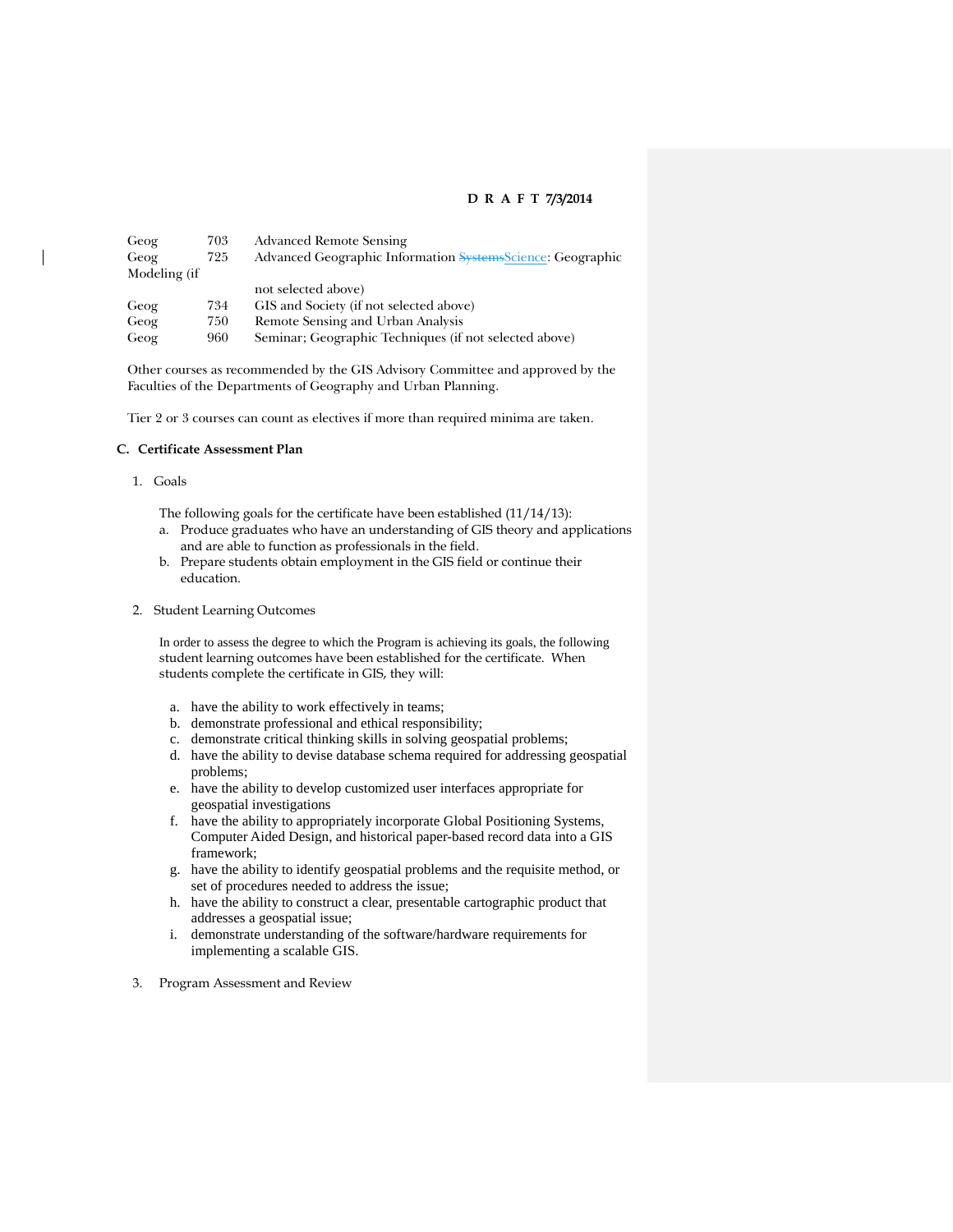The GIS Advisory Committee, on an annual basis, will conduct a review of the certificate learning outcomes and, each year, formally will assess the extent of its success in achieving at least one of those outcomes. The following assessment tools will be utilized:

- a. Course final projects;
- b. Exit survey;
- c. 70% of students will pass the final presentation evaluation by meeting the criterion for an 90% proficiency level on the scoring rubric;
- d. Greater than 75% of students will give the program an overall rating of neutral or above to question 20 of the exit survey (How confident are you that you have obtained the necessary skills for a career in GIS?).
- e. Students will display professional behavior in final presentations.

#### **D. Awarding the Certificate**

Upon completion of requirements, the student completes a verification form that is reviewed by the Coordinator and then forwarded to the Graduate School for final verification and posting on the student's transcript. A certificate will be mailed to the student by the L&S Office of Interdepartmental Studies as soon as completion is verified and all necessary signatures are obtained. (See Appendix B for additional details about the awarding process.)

#### IV. Program Research and Outreach

**A. Research** – The Advisory Committee will maintain a catalog of faculty members' research related to GIS.

#### **B. Outreach**

The GIS program maintains liaison with several related organizations, including:

- 1. UWM GIS Council
- 2. UWM Cartography & GIS Center
- 3. UWM AGS Library
- 4. UWM Office of Sustainability
- 5. UWM Center for Urban Transportation Studies
- 6. Non Profit Center of Milwaukee
- 7. UWM Center for Economic Development
- 8. UWM Historic Resources Management Services
- 9. UWM Center for Urban Initiatives and Research
- 10. Geospatial Information Technology Association (GITA)
- 11. Associate of American Geographers (AAG)
- 12. Urban and Regional Information Systems Association (URISA)
- 13. American Society for Photogrammetry and Remote Sensing (ASPRS)
- 14. Geographic Information Science Certification Institute (GISCI)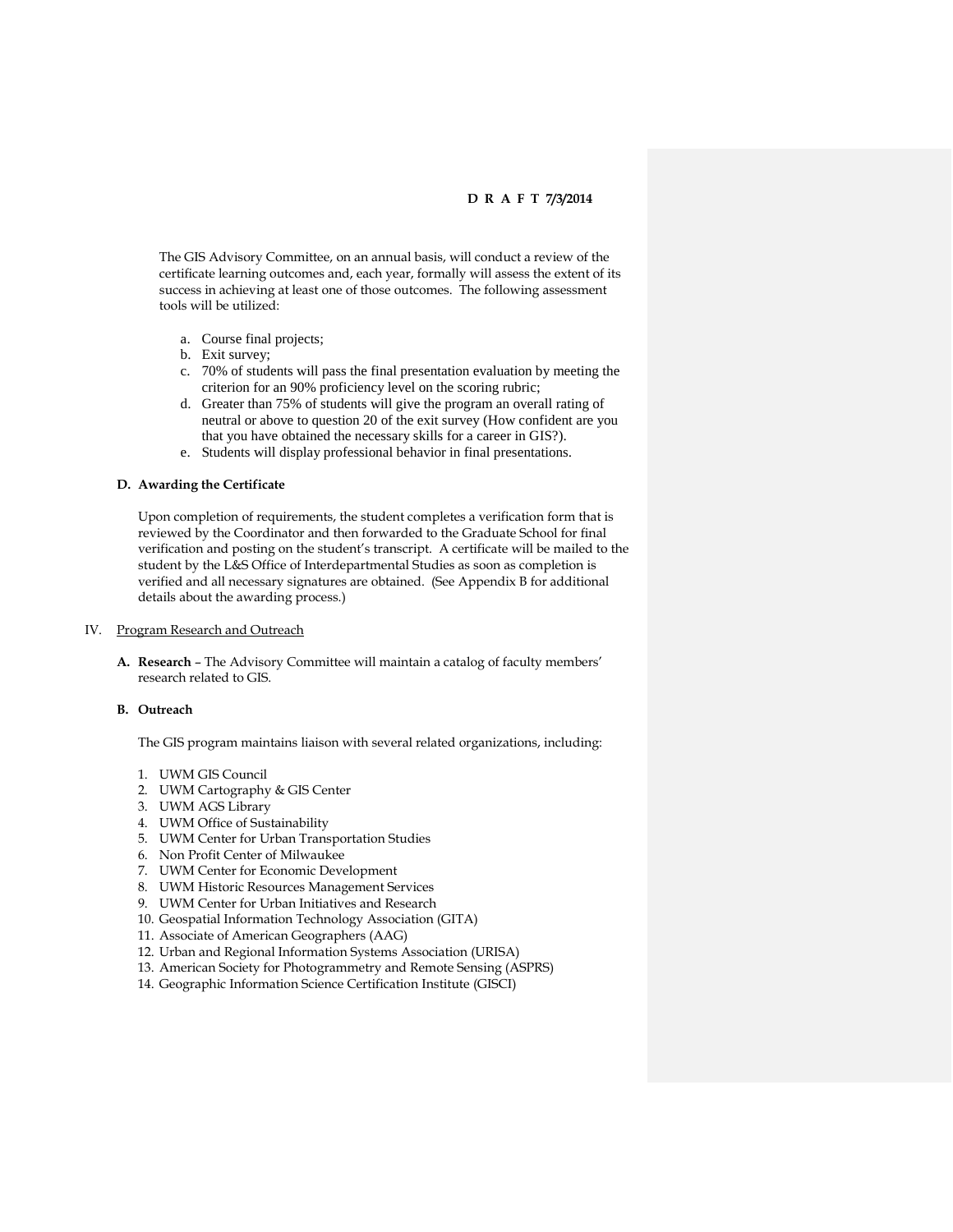- 15. University Consortium for Geographic Information Science (UCGIS)
- 16. Wisconsin Geographic Information Coordinating Council (WIGICC)
- 17. Wisconsin Land Information Association (WLIA)
- 18. Esri Wisconsin Users Group (EWUG)
- 19. American Geographical Society (AGS)
- 20. Map Society of Wisconsin
- 21. Wisconsin State Cartographer's Office
- 22. Wisconsin Bike Federation
- 23. Engineers without Borders

### V. Amendment of Policies and Procedures

These Policies and Procedures may be amended by a majority vote of the active members of the GIS Advisory Committee, upon approval of the Geography and Urban Planning Departments' faculties and Deans.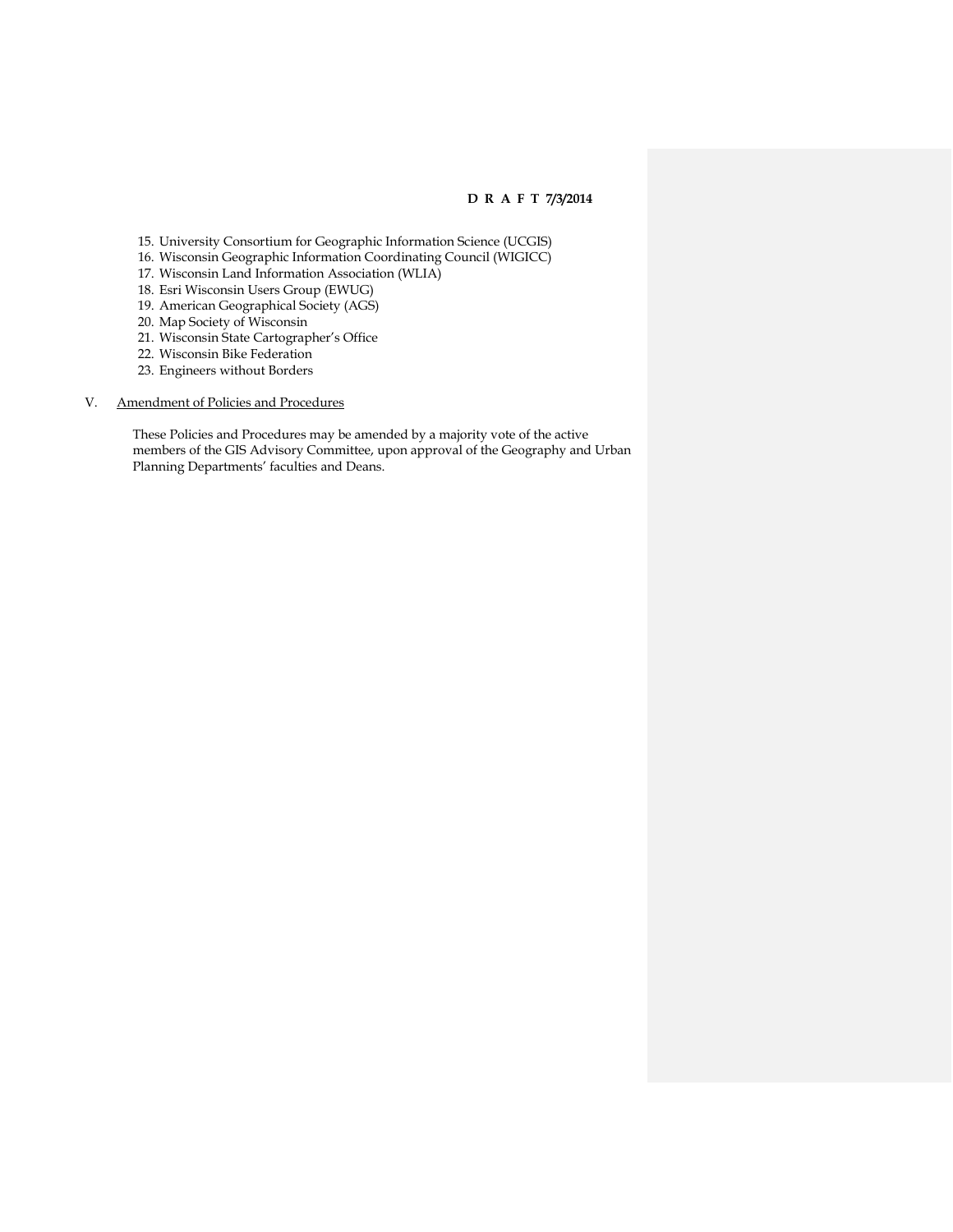### Appendix A

GIS Faculty

- Zengwang Xu Assistant Professor
- Woonsup Choi Associate Professor Geography Patrice Day Senior Lecturer (Geography Geography Nancy Frank Associate Professor (Geography Urban Planning Nancy Frank Associate Professor Urban Planning Clear Fredlund Associate Professor Ceography Glen Fredlund Associate Professor<br>Rina Ghose Professor Rina Ghose Professor Professor Geography<br>
Lingqian (Ivy) Hu Assistant Professor Urban Planning Lingqian (Ivy) Hu Assistant Professor Urban Planning Willliam Huxhold Professor and Department Chair Urban Planning<br>Kurt R. Meingast Information Processing Consultant Urban Planning Information Processing Consultant Robert Schneider **Assistant Professor** Urban Planning Mark Schwartz Distinguished Professor Geography Changshan Wu Professor Geography
	-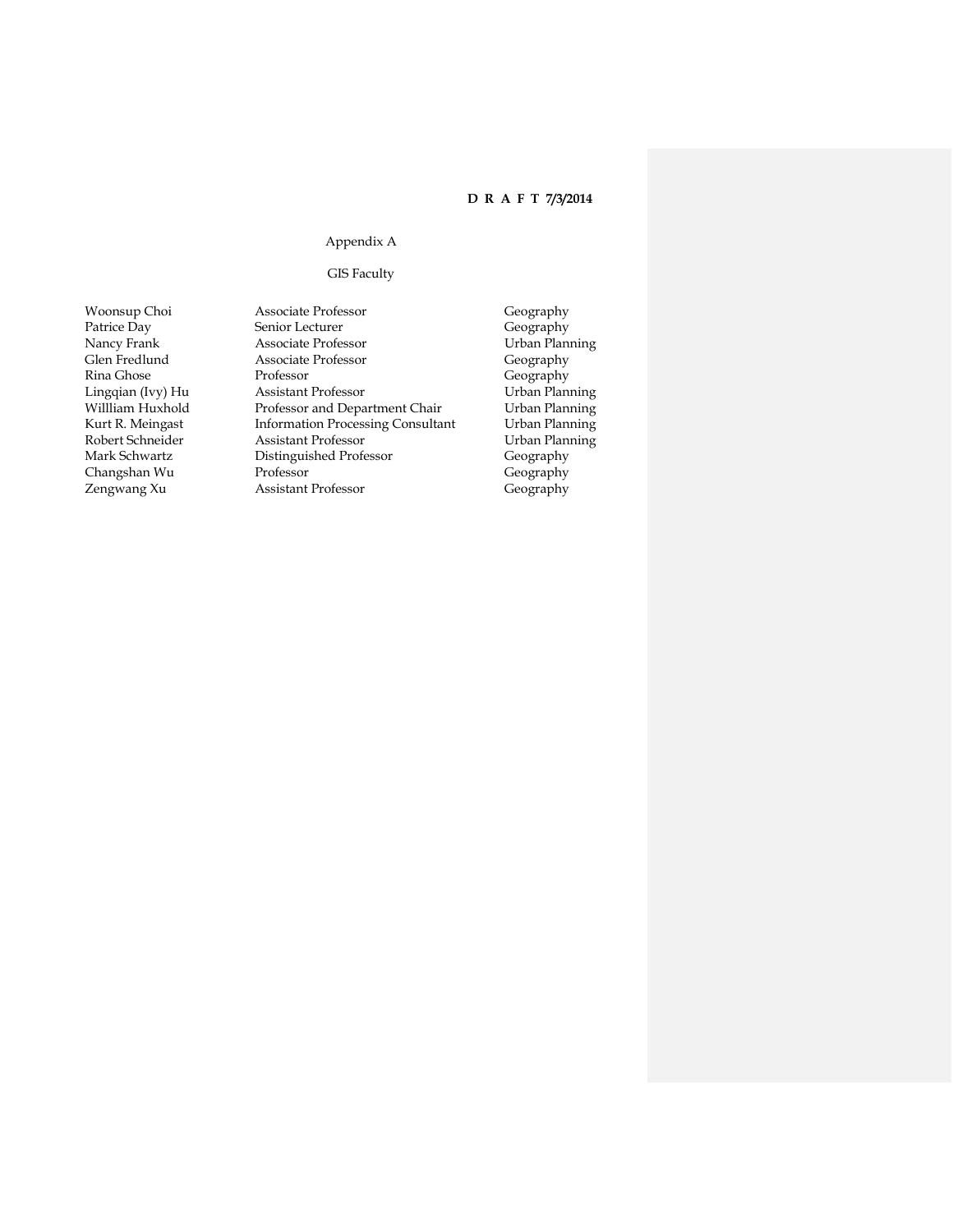#### Appendix B

#### Geographic Information Systems Certificate Student Admission and Advising Processes and Responsibilities

- 1. Students begin the process of entering the program in different ways.
	- a. First contact with certificate coordinator:
		- i. The GIS Certificate Coordinator refers the student to the Graduate School website [\(http://www.graduateschool.uwm.edu/students/prospective/admission/non-degree/\)](http://www.graduateschool.uwm.edu/students/prospective/admission/non-degree/) to complete the application for graduate non-degree status, emphasizing that the student should indicate interest in the GIS program on the application;
		- ii. When the Graduate School receives the application, it verifies that the student has a baccalaureate degree.
		- iii. The student's information is sent to the GIS Certificate Coordinator.
	- b. First contact is application to Graduate School in non-degree status, with an indication of interest in the GIS certificate:
		- i. The Graduate School verifies that the student has a baccalaureate degree;
		- ii. The student's information is sent to the GIS Certificate Coordinator.
	- c. A student already enrolled in a graduate program expresses an interest in completing the GIS certificate:
		- i. The student files an application as a non-degree candidate [\(http://www.graduateschool.uwm.edu/students/prospective/admission/non-degree/\)](http://www.graduateschool.uwm.edu/students/prospective/admission/non-degree/) and indicates an interest in the GIS;
		- ii. The Graduate School verifies that the student has a baccalaureate degree;
		- iii. The student's information is sent to the GIS Certificate Coordinator.
- 2. The GIS Certificate Coordinator ensures student has an overall GPA of 2.75 or higher.
	- a. The GIS Certificate Coordinator notifies the Graduate School that the student is/is not accepted to GIS.
	- b. For students who are accepted, the Graduate School changes/enters the student's career to GIS in PAWS.
	- c. L&S Interdepartmental Programs Staff enters the student's information into a GIS student database.
- 3. Student takes required courses with advising support from the GIS Certificate Coordinator.
- 4. The GIS Program Coordinator makes a note in the student's record of any substitutions or waivers approved by the GIS Advisory Committee. These actions eventually will be added to the student's verification form.
- 5. Student indicates requirements are/will be completed by telling the GIS Program Coordinator, L&S Interdepartmental Programs Staff, or the Graduate School. L&S Interdepartmental Programs Staff and/or the Graduate School notify the GIS Program Coordinator who tells the student to complete the online verification form [\(http://www4.uwm.edu/giscertificate/forms/gis\\_cert\\_verification.cfm\)](http://www4.uwm.edu/giscertificate/forms/gis_cert_verification.cfm) and to send it to the L&S Interdepartmental Programs Staff.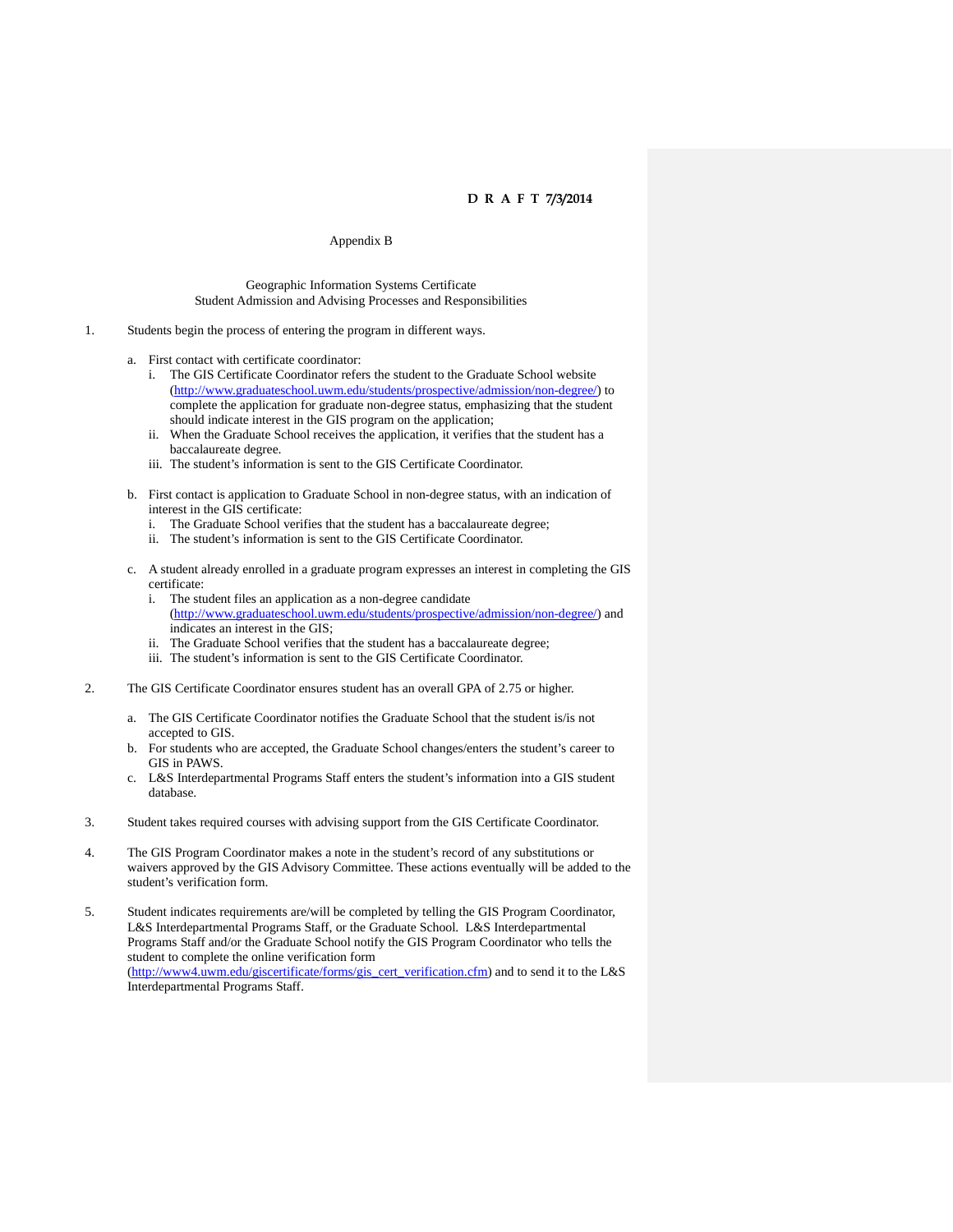- 6. The GIS Program Coordinator enters any waivers or substitutions in the comments portion of the form, verifies student's completion of requirements, and sends the verification form to the Graduate School.
- 7. The Graduate School verifies completion of requirements and posts the information on the student's transcript.
- 8. At the end of every semester an exit survey will be sent to all graduating students by the L & S Interdepartmental Program Staff who prepares reports and sends them to the GIS Certificate Program Coordinator.

N:\Dean\General\CJ-KR Work\L&S\Geographic Information Systems\GIS Program Policies and Procedures, draft, 9-20-13.doc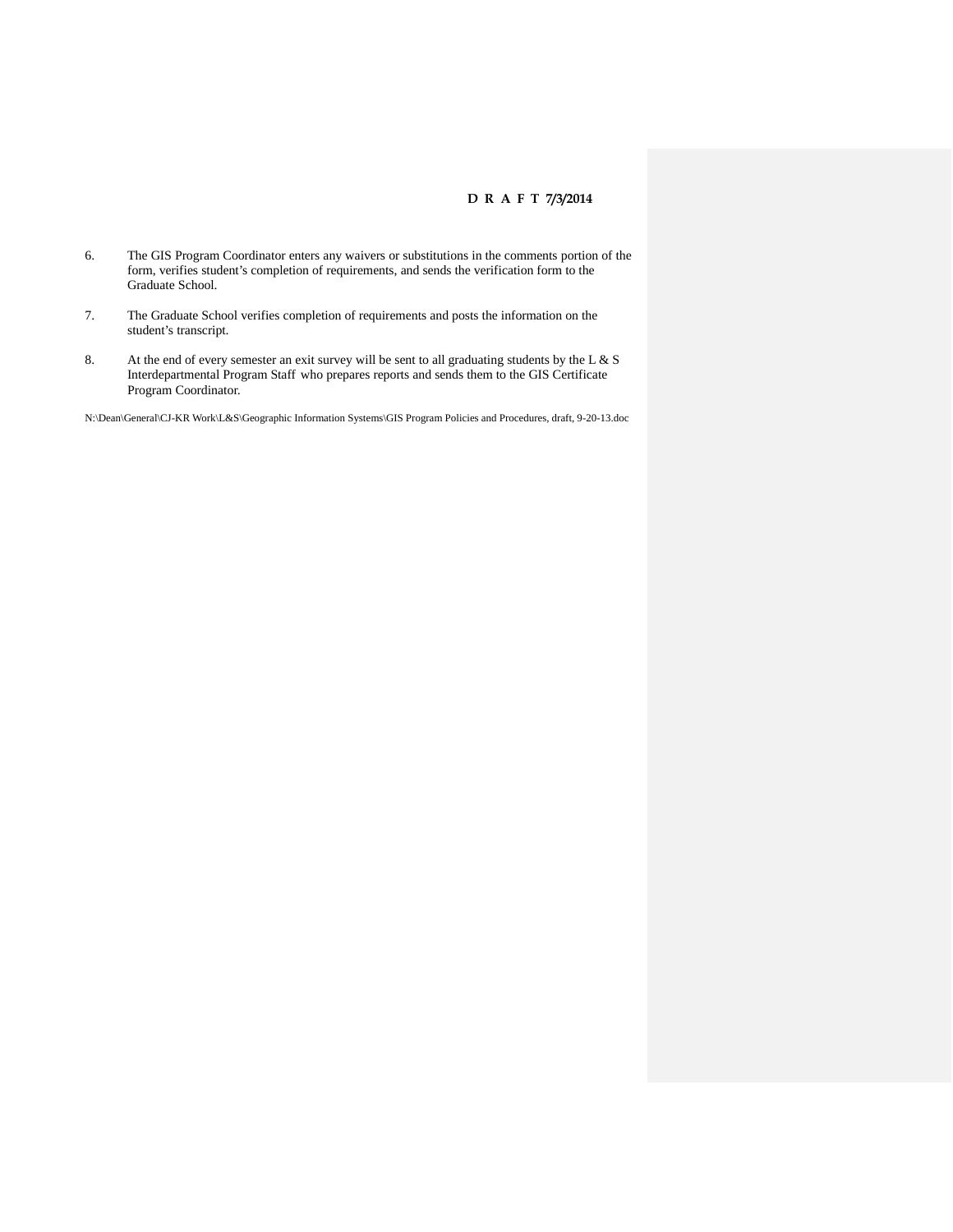### Appendix C

#### **GIS Advisory Committee Bylaws**

- 1. Membership. The GIS Advisory Committee shall consist of the following seven to eight members:
	- a. three members appointed by the Dean of the College of Letters and Science upon recommendation of the GIS Advisory Committee; at least two of these individuals must be members of the Department of Geography GIS Faculty;
	- b. three members appointed by the Dean of the School of Architecture and Urban Planning upon recommendation of the GIS Advisory Committee; at least two of these individuals must be members of the Department of Urban Planning GIS Faculty;
	- c. a student member appointed by the Committee, selected from the current GIS Certificate students in consultation with the Student Association;
	- d. the Certificate Coordinator as an *ex-officio* member. The Certificate Program Coordinator, if also designated as one of the three appointees by either Dean, shall be an *ex officio,* voting member of the committee.
- 2. Terms of Office

Council members shall serve staggered three-year renewable terms.

- 3. GIS Advisory Committee Chair. Each year the committee elects from its voting membership a chair who serves a one-year term in that position. An individual may serve successive terms as committee chair.
- 4. Meetings and Quorum.
	- a. The GIS Advisory Committee shall meet at least once each semester, with additional meetings as needed. The Committee will record minutes reflecting all formal actions taken at the meeting.
	- b. A quorum shall be one-half of the voting members of the GIS Advisory Committee.
- 5. Vacancies.
	- a. Vacancies in faculty Committee positions shall be filled by appointment of an eligible individual to serve the remainder of the term of the position vacated. The appointment authority is determined by identifying the appointing department of the vacated position. The appointment will be by the Dean of the impacted College, in consultation with the Coordinator of the GIS Program.
	- b. Vacancies in the student's position shall be filled by an appointee of the Dean of the College of Letters and Science, upon recommendation of the Coordinator of the GIS Certificate Program, and in consultation with the Student Association. The appointee shall serve the remainder of the one-year term.
	- c. If the position of chair becomes vacant, it shall be filled by election of a new chair for the remainder of the academic year.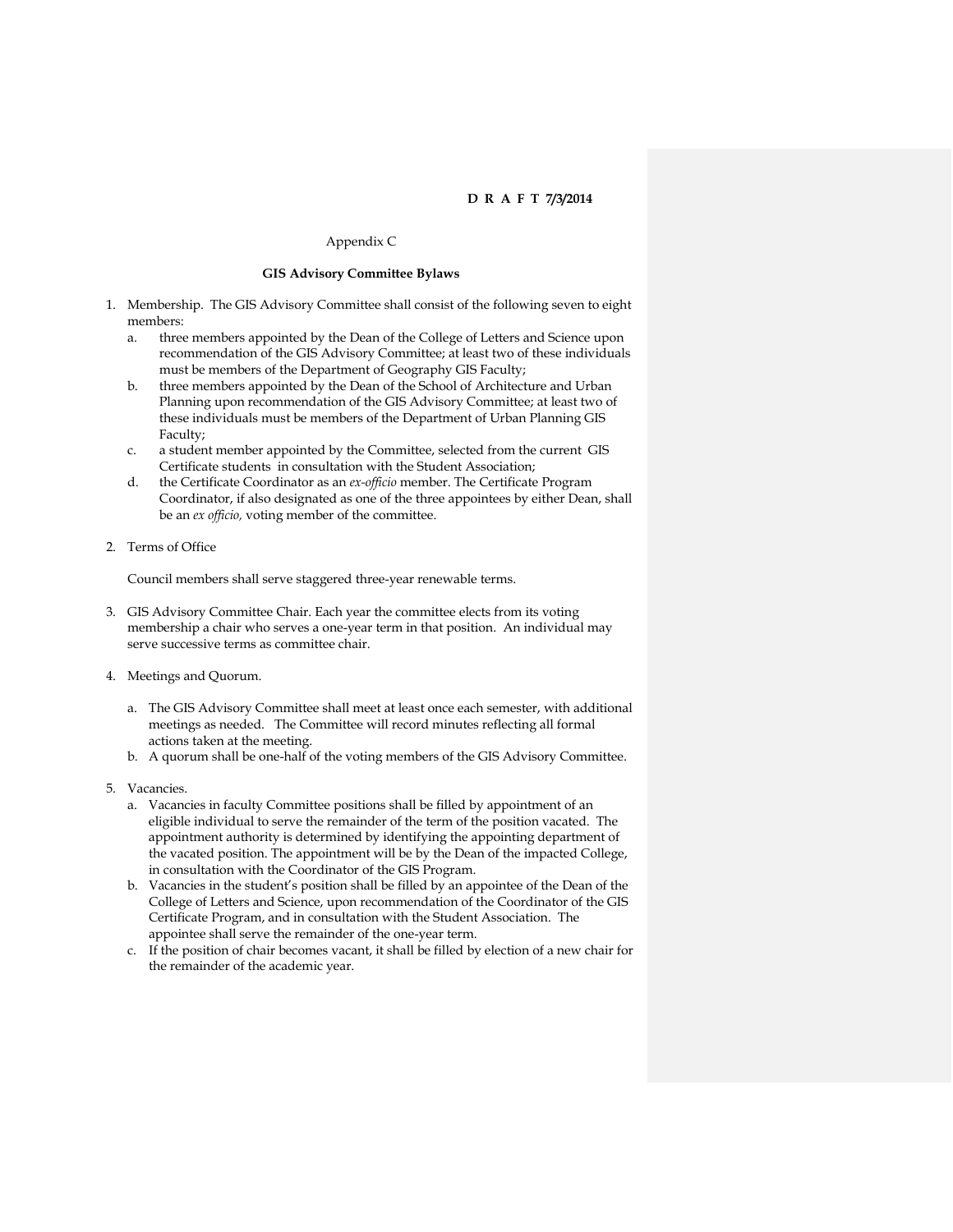- 6. Subcommittees. The Committee may establish ad hoc or permanent subcommittees to consider special matters within the general functions of the committee. The membership and functions of the subcommittees are expressed in writing and approved by majority vote of the committee. Subcommittee voting members may include faculty, academic staff, and student members not already members of the GIS Advisory Committee, provided that at least one of the voting members of the subcommittee is concurrently a voting member of the full committee. Recommendations of a subcommittee must be approved by the full committee before being forwarded to the Program and Department Faculties and the Deans for further action.
- 7. Committee Functions The Committee is responsible for general oversight of the GIS Certificate Program. In that context, it has the following functions:
	- a. examines on a regular basis the content and structure of the GIS Certificate academic program and reviews and makes recommendations concerning that content and structure;
	- b. on a regular basis, conducts a formal assessment of the Certificate program that includes a review of the program's mission and goals;
	- c. on an annual basis, reviews the list of courses approved for the certificate and determines if courses should be removed or added;
	- d. maintains liaison with faculty and staff members utilizing GIS at UWM and encourages their participation in the Program;
	- e. considers any matter within its general function on its own initiative or when referred to it by the Dean or the GIS Faculty;
	- f. reports annually to the faculties of the College of Letters and Science and the School of Architecture and Urban Planning.
- 8. Duties of the Committee Chair The Committee Chair is responsible for convening, conducting, and adjourning the meetings of the GIS Advisory Committee and for the following:
	- a. confers with the Program Coordinator to determine the need for meeting of the Advisory Committee and to set the agenda for such meetings;
	- b. prepares formal transmittals of Committee actions to the appropriate authorities;
	- c. appoints subcommittees, if any;
	- d. assists the Program Coordinator in carrying out her/his responsibilities.
- 7. Amendment of Bylaws The GIS Advisory Committee Bylaws can be amended by a majority vote of the active members of the GIS Faculty, with the approval of the faculties of the Departments of Geography and Urban Planning and their Deans.

*Approved: (date) by GIS Faculty (date) by L&S Faculty (date) by SARUP Faculty (date) by \_\_\_\_\_\_\_\_, Dean, L&S (date) by \_\_\_\_\_\_\_\_, Dean, SARUP*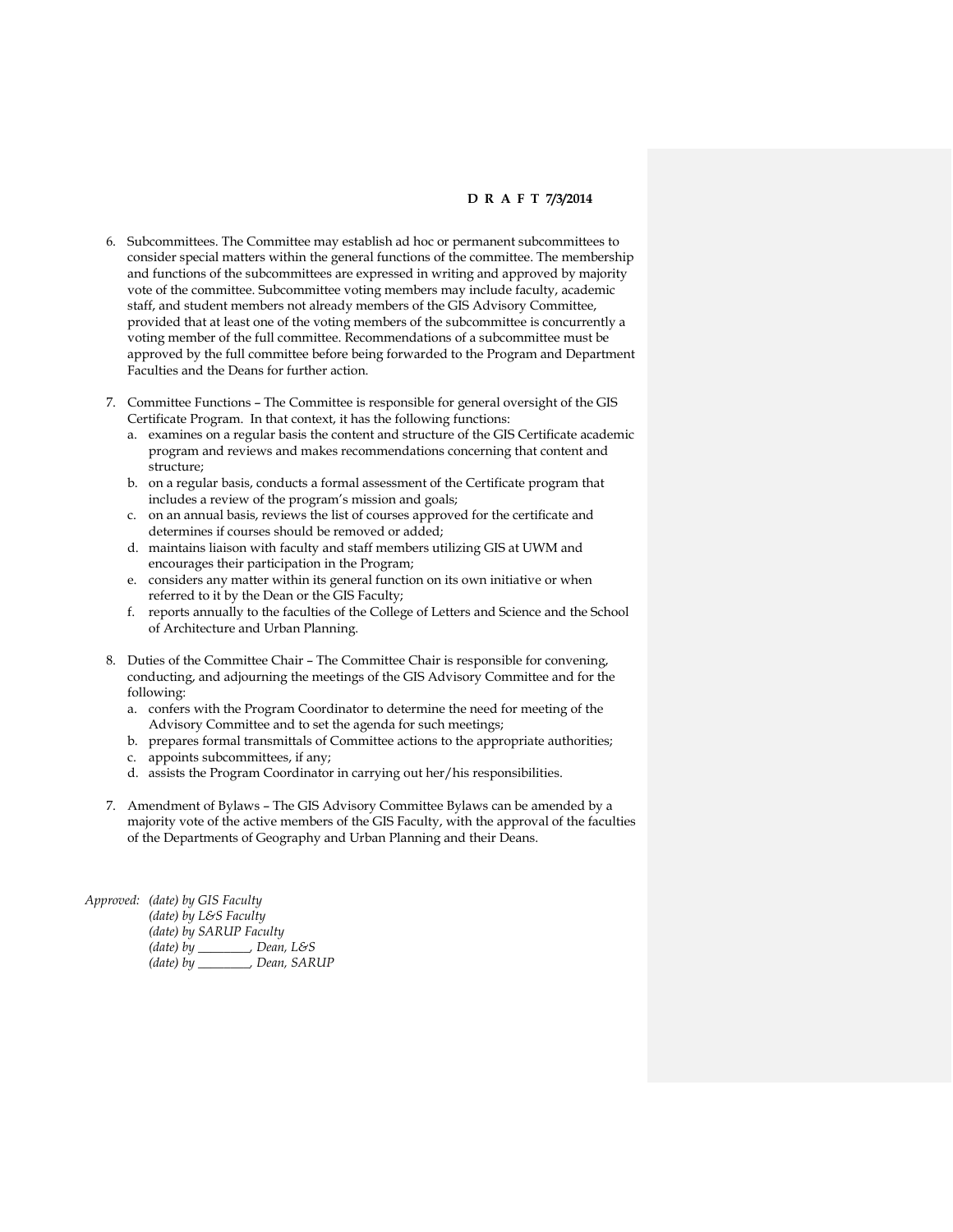\_\_\_\_\_\_\_\_\_\_\_\_\_\_\_\_\_\_\_\_\_\_\_\_\_\_\_\_\_\_\_\_\_\_\_\_\_\_\_\_\_\_\_\_\_\_\_\_\_\_\_\_\_\_\_\_\_\_\_\_\_\_\_\_\_\_\_\_\_\_\_\_\_\_\_\_\_\_\_\_

Project Title: Support for ArcGIS Server Technology at UWM

Unit Making Proposal: Geographic Information System (GIS) Council See list of members at<http://www4.uwm.edu/gis/people.cfm>

> GIS Council, ArcGIS Server Subcommittee: Okey Peter Akubeze, Africology Eliza Bettinger, American Geographical Society Library Donna Genzmer, Cartography & GIS Center (project manager) Terry Johnson, Center for Urban Initiatives and Research Jim Kavanagh, College of Letters and Science Kate Madison, Center for Economic Development Kurt Meingast, School of Architecture and Urban Planning Brian Nicholls, Department of Anthropology Andy Ritter, UWM Libraries Mark Schwartz, Department of Geography Paul Vepraskas, Department of Urban Planning

Contact Person: Donna Genzmer

Office: Cartography & GIS Center, BOL 420

Email: dgs@uwm.edu

Phone: (414) 229-4865

**I.** Project Description – provide a clear and complete narrative that describes the type of project and how it will be implemented.

\_\_\_\_\_\_\_\_\_\_\_\_\_\_\_\_\_\_\_\_\_\_\_\_\_\_\_\_\_\_\_\_\_\_\_\_\_\_\_\_\_\_\_\_\_\_\_\_\_\_\_\_\_\_\_\_\_\_\_\_\_\_\_\_\_\_\_\_\_\_\_\_\_\_\_\_\_\_\_\_

ArcGIS Server Technology allows users to develop web-based, interactive mapping applications from their desktop computers. For students, this technology provides invaluable experience developing skills in an emerging area of Geographical Information Systems (GIS). Many companies and governmental organizations are currently adapting their GIS capabilities to an Internet environment. Skills include website design, code writing and editing, project management, cartography, and data management and translation. This project will open up access to this technology for any student on campus interested in pursuing this skill.

A discussion of the Department of Labor's Employment and Training Administration's High Growth Job Training Initiative and workforce geospatial skill needs, including software and application development skills, can be found at [https://www.e-](https://www.e-education.psu.edu/files/sites/file/DiBiase_etal_2010_GTCM_URISA_Journal.pdf)

[education.psu.edu/files/sites/file/DiBiase\\_etal\\_2010\\_GTCM\\_URISA\\_Journal.pdf,](https://www.e-education.psu.edu/files/sites/file/DiBiase_etal_2010_GTCM_URISA_Journal.pdf) see Table 14.

The Department of Labor's [Geospatial Competency Model](http://www.careeronestop.org/competencymodel/pyramid.aspx?GEO=Y) identifies "Software and Application Development" as an industry-sector technical competency, and can be seen in the diagram below.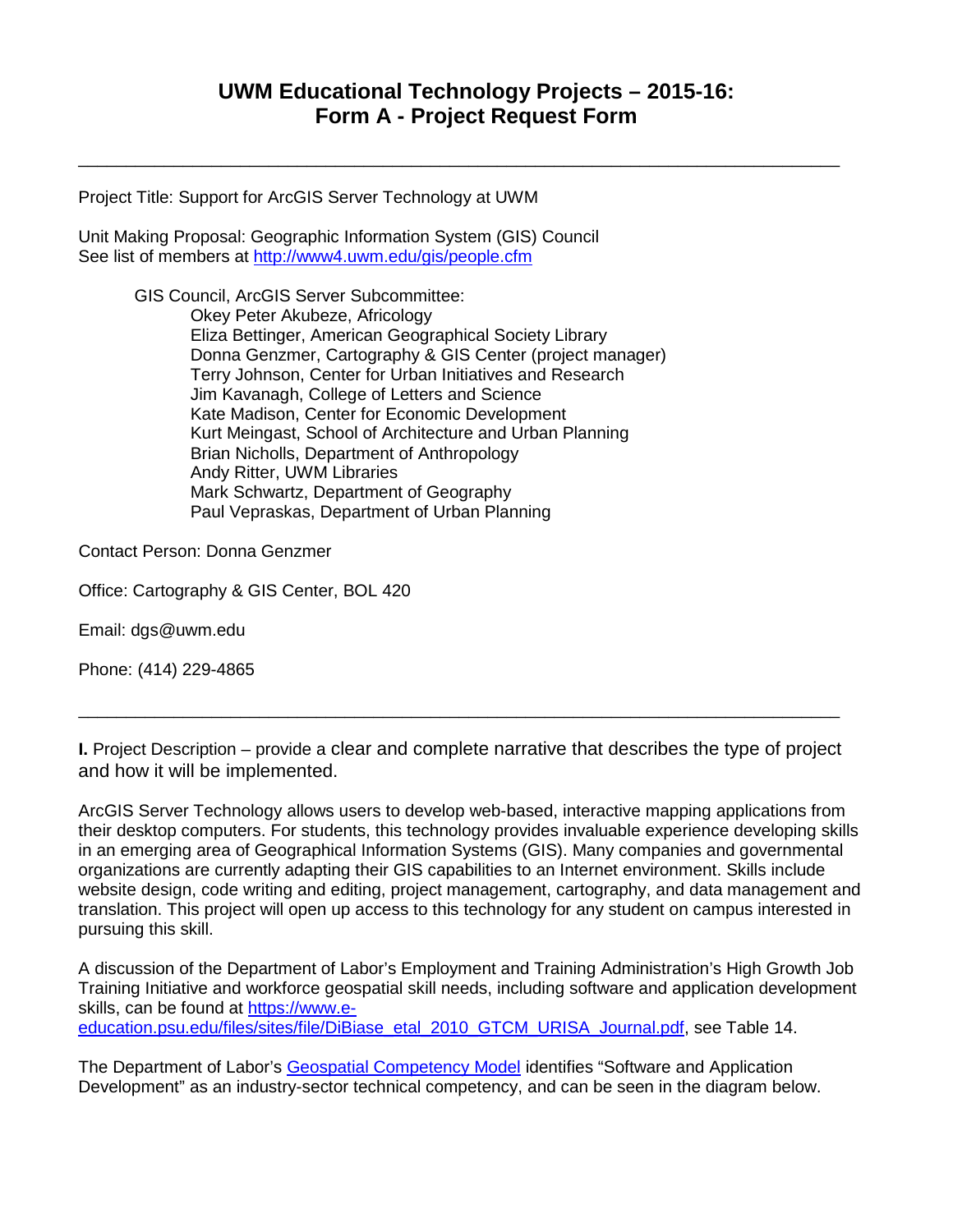

An ArcGIS Server, a computer that manages the Internet connection and application functionality, is housed in a single location on campus, and can be linked to other computers using the campus-wide AD network. Individual users load specialized software on to their computer and can manage their web pages via an Internet or software interface. The ArcGIS Server is maintained by a specialist; users have no need to physically access the Server themselves.

Currently, only the School of Architecture and Urban Planning (SARUP) operates an ArcGIS Server. Most individual users or departments on campus would find the operation of an ArcGIS Server unmanageable and cost-prohibitive. As a result, the GIS Council has brought together several departments and centers on campus in an effort to develop a campus-wide initiative to jointly support and use a single ArcGIS Server for the campus.

As a pilot project, during academic year 2007-08, SARUP, the College of Letters and Science, UWM Libraries and the Center for Urban Initiatives and Research (CUIR) signed a one-year support agreement contributing \$1,000 to SARUP to host the ArcGIS Server for other units on campus. This temporary arrangement allowed users outside SARUP access to the Server. In its inaugural year, the ArcGIS Server hosted about twenty students, faculty and staff of the Departments of Anthropology and Geography, the Milwaukee Field Station, the Center for Economic Development and the WATER Institute, as well as UWM Libraries, CUIR and SARUP.

In the second phase, during academic years 2008-09 to present, the GIS Council was granted Educational Technology funds to continue the service agreement with SARUP, expand the program to provide additional technology and provide access to students from all departments and service centers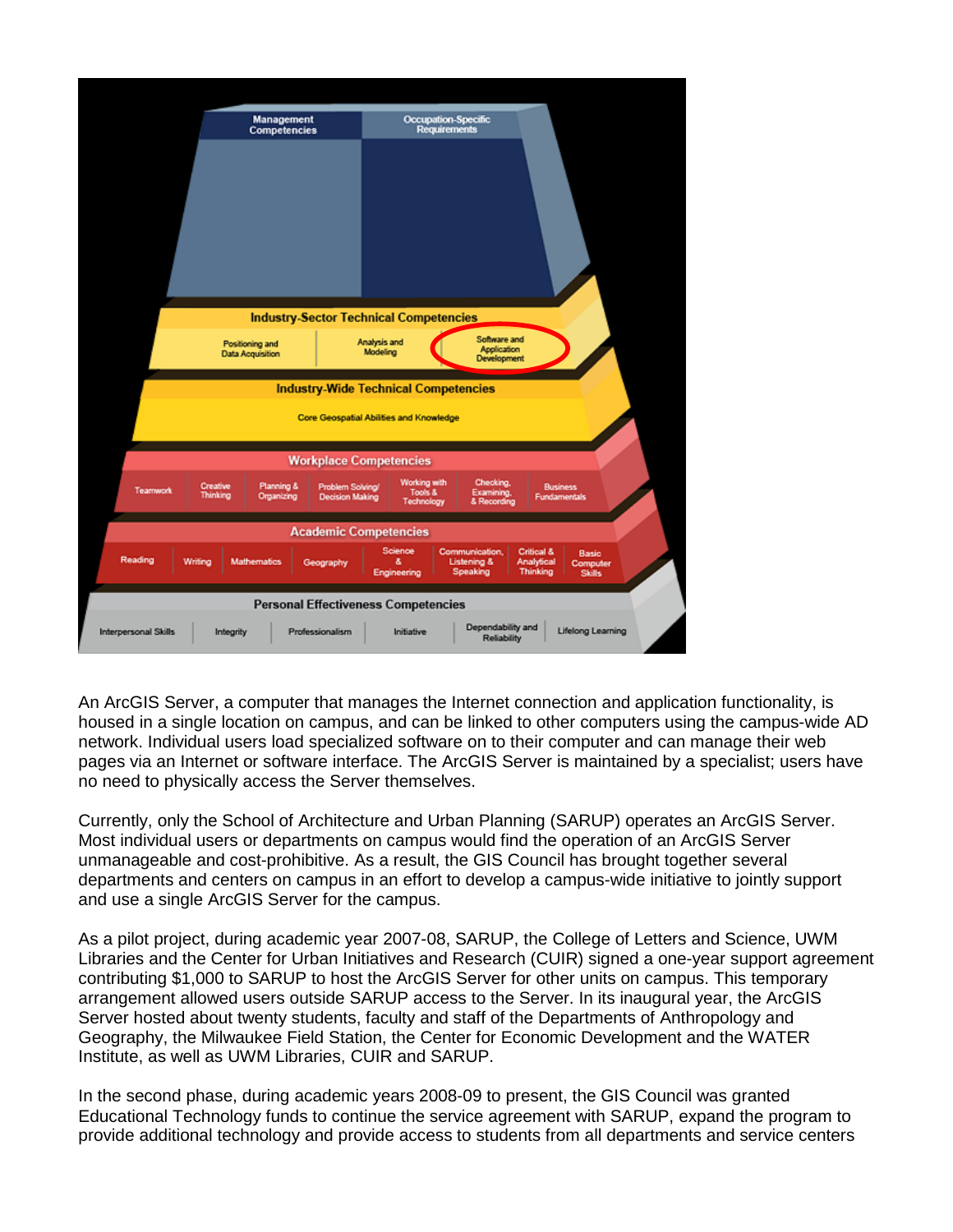on campus. The program was successful in achieving these goals. The GIS Council expects the number of students using the ArcGIS Server to triple in the next year. The course where most of the students learn this technology, Urban Planning 794, was taught in both Fall and Spring semesters for the first time in 2013-14, which would be an indicator for increased usage.

This year, the GIS Council is requesting Educational Technology funds to continue the service agreement for another academic year. The funding would cover the operation and maintenance of the Server. WhatsUp server monitoring software/service will be implemented through UITS for the first time. Otherwise, upgrades to the software will not be required.

**II.** How will this project improve student access to technology? (Include specific arguments/evidence on need, urgency, and extent of impact on student body)

Without this program, students outside SARUP would not have access to an ArcGIS Server for Internet mapping applications. This program enables students from other departments to develop web-based projects for theses and independent study. Students would also be able to assist professors in research and work in various UWM service centers by providing valuable skills while learning the intricacies of an emerging technology. Students not only from SARUP (including Community Design Solutions, a research and community outreach group), but also students from the departments of Geography, Biological Sciences and Anthropology in the College of Letters and Science and students from the College of Health Sciences currently use the ArcGIS Server to deploy their web-based research projects.

**III.** Describe equipment items to be purchased and estimated costs. NA

- **IV.** Describe remodeling and installation requirements: NA
- **V.** Describe Personnel duties:
	- The **Service Manager** is the professional responsible for managing service, primary escalation of problem resolution as well as technical project management and coordination.

Kurt Meingast, SARUP Technical Manager, would oversee the operation and maintenance of the ArcGIS Server. For academic year 2013-2014, the fee for his services – taken as S&E -- is \$2,000.00. In addition to maintaining the ArcGIS Server, Mr. Meingast also provides the invaluable services of online tutorials and documentation as well as one-on-one training and tutoring of the ArcGIS Server applications for UWM students, faculty and staff. Mr. Meingast also facilitates the implementation and deployment of the student research projects.

- The **Project Manager** is the GIS Council representative who will serve as the primary contact for coordinating services or addressing issues and concerns.
- Campus and Individual **User Group IT contacts**.

**VI.** Statement on how project meets needs of students with disabilities - include a written plan explaining how the technology will be made equally accessible to students with disabilities. For proposals for which this consideration may not be applicable, justify why the technology will not need to be made equally effective for students with disabilities.

The ArcGIS Server is available to all students, regardless of ability. The ArcGIS Server provides additional functionality by allowing access to all students, including those with disabilities, without having to be physically on campus. The web interface of ArcGIS Server gives students access to their projects from remote locations.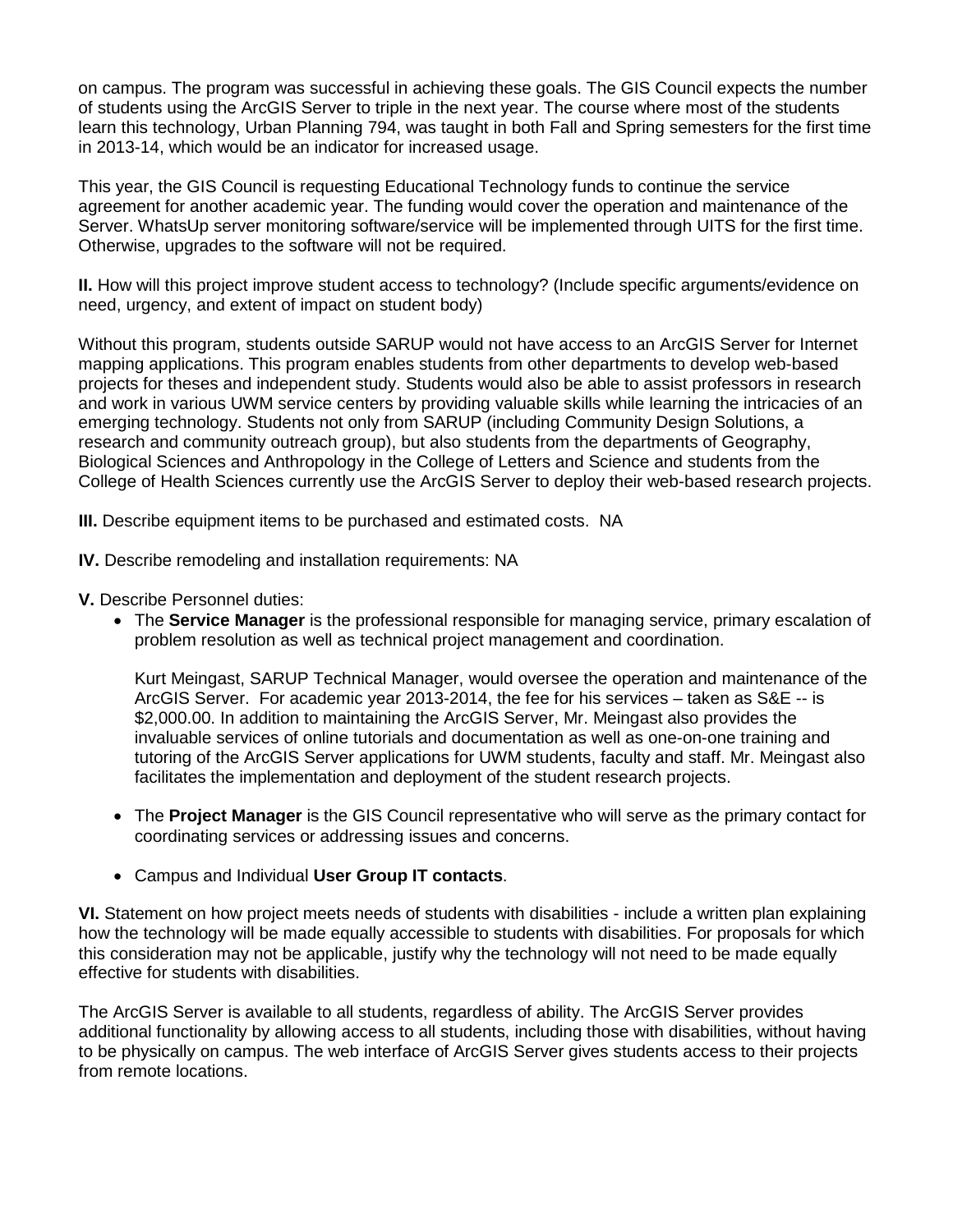**VII.** Provide a brief timetable that outlines the milestones of the project including, where appropriate, the time frames for ordering hardware and software, installing hardware and software, and a starting date for the delivery of service to students.

Under the existing contract, which expires June 30, 2015, students can apply for access to the ArcGIS Server. The contract under EdTech funding would be in effect July 1, 2015, and allow continuation of the project for another year.

The availability of the technology will be advertised broadly. The GIS Council uses established and proven means of communication to disseminate information including news stories on the UWM GIS Council website, well-populated and diverse email lists, and LinkedIn and FaceBook status updates.

**VIII.** Maintenance/upgrades - include an estimate of the longevity of the project and its impact; identification of the unit assuming responsibility for maintaining oversight authority for the project; and the long-term financial implications and responsibility for the project's maintenance and upgrades.

Throughout academic year 2015-2016, the project will be overseen by a subcommittee of the GIS Council. SARUP will be responsible for operation and maintenance of the ArcGIS Server. In future years, it is hoped the server will be moved to a facility operated and maintained by UITS so that Server capacity can be expanded.

**IX.** Statement of how the project will be assessed:

The project will be assessed by the number and diversity of users and programs accessing the ArcGIS Server. Project expansion will occur as demand increases.

|                             | Educational<br><b>Technology Funds</b> | <b>Matching Funds</b><br>(Identify source in |
|-----------------------------|----------------------------------------|----------------------------------------------|
|                             | Requested                              | narrative)                                   |
| Equipment                   | \$                                     | \$                                           |
| S&E                         | \$2,000.00                             | \$                                           |
| Remodeling                  | \$                                     | \$                                           |
| Personnel salary<br>$FTE =$ | \$                                     |                                              |
| Fringe benefits (41.4%)     |                                        |                                              |
| Total salaries and benefits | \$                                     | \$                                           |
| Total                       | \$2,000.00                             | \$                                           |

### **X.** Expenditures: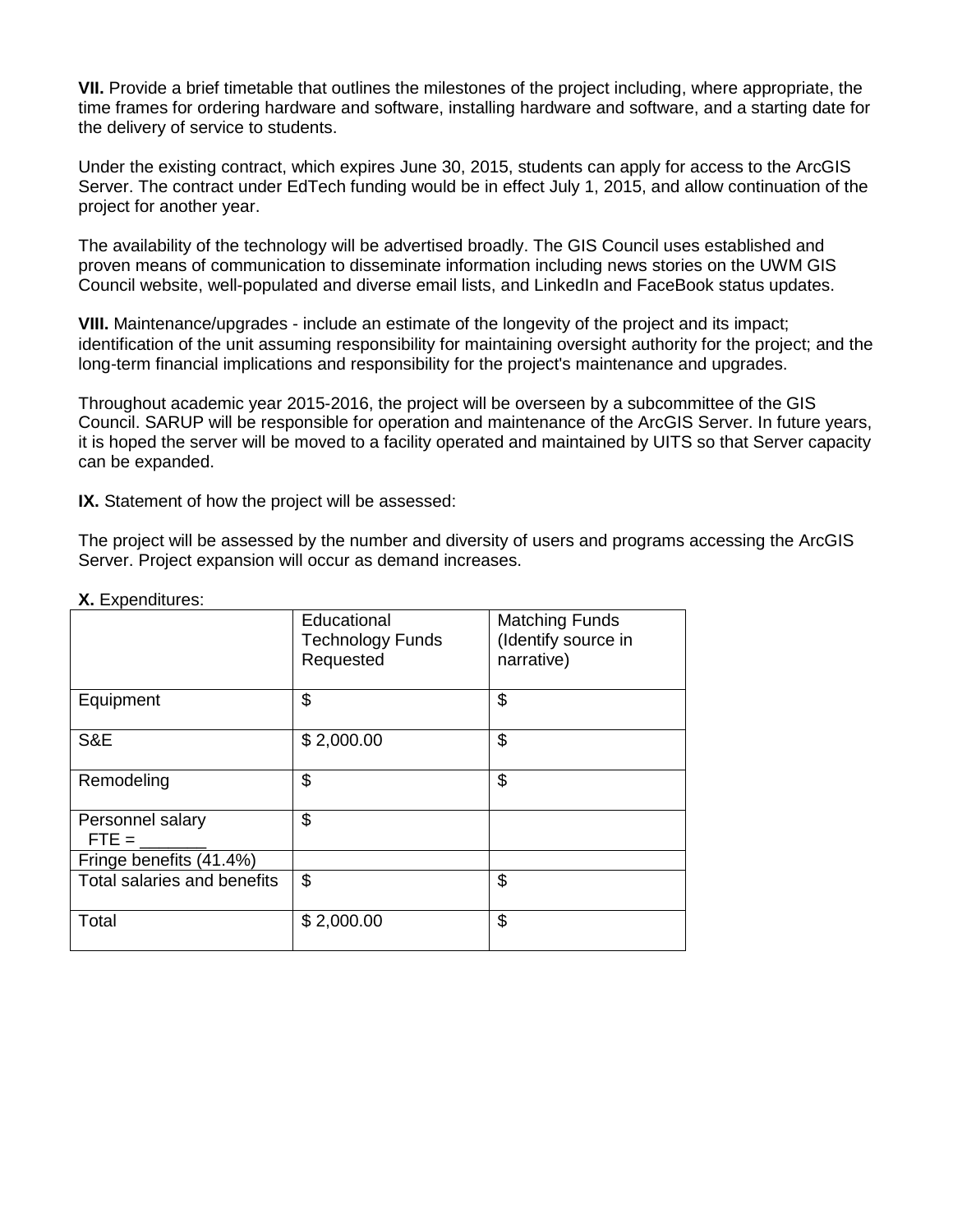\_\_\_\_\_\_\_\_\_\_\_\_\_\_\_\_\_\_\_\_\_\_\_\_\_\_\_\_\_\_\_\_\_\_\_\_\_\_\_\_\_\_\_\_\_\_\_\_\_\_\_\_\_\_\_\_\_\_\_\_\_\_\_\_\_\_\_\_\_\_\_\_\_\_\_\_\_\_\_\_

Project Title: GPS Units for Spatial Based Research and Instruction

Unit Making Proposal: Geographic Information System (GIS) Council (See list of members at [http://www4.uwm.edu/gis/resources/people.cfm\)](http://www4.uwm.edu/gis/resources/people.cfm)

| American Geographical Society Library |  |
|---------------------------------------|--|
|                                       |  |
|                                       |  |
|                                       |  |

**I.** Project Description – provide a clear and complete narrative that describes the type of project and how it will be implemented.

\_\_\_\_\_\_\_\_\_\_\_\_\_\_\_\_\_\_\_\_\_\_\_\_\_\_\_\_\_\_\_\_\_\_\_\_\_\_\_\_\_\_\_\_\_\_\_\_\_\_\_\_\_\_\_\_\_\_\_\_\_\_\_\_\_\_\_\_\_\_\_\_\_\_\_\_\_\_\_\_

The use of Global Positioning System equipment has become ubiquitous in many disciplines including anthropology, geography, biology, geology, public health, engineering and urban planning. Basic research of undergraduate and graduate students now often requires the utilization of geospatial data and significant experience in digital mapping using GPS hardware and software. Students without experience with this technology lack the basic ability to conduct important aspects of their research. In fact, any discipline that uses spatial data will find that their students will benefit from an understanding of this technology.

The GPS units will be available for short-term and long-term loans to students, faculty and staff, and overseen by a GIS Council representative.

The availability of the equipment will be advertised broadly. The GIS Council uses established and proven means of communication to disseminate information including news stories on the UWM GIS Council website, well-populated and diverse email lists, and LinkedIn and FaceBook status updates.

**II.** How will this project improve student access to technology? (Include specific arguments/evidence on need, urgency, and extent of impact on student body)

Presently GPS units are available for use by the Anthropology Department and a single unit in the Geography Department on the UWM campus. The lack of units is increasingly impacting the type and level of geospatial analysis student, staff and faculty researchers can conduct.

A discussion of the Department of Labor's Employment and Training Administration's High Growth Job Training Initiative and workforce geospatial skill needs, including GPS data-capture skills, can be found at [https://www.e-education.psu.edu/files/sites/file/DiBiase\\_etal\\_2010\\_GTCM\\_URISA\\_Journal.pdf](https://www.e-education.psu.edu/files/sites/file/DiBiase_etal_2010_GTCM_URISA_Journal.pdf)

The Department of Labor's [Geospatial Competency Model](http://www.careeronestop.org/competencymodel/pyramid.aspx?GEO=Y) identifies "Positioning and Data Acquisition," which includes GPS data-capture, as an industry-sector technical competency, and can be seen in the diagram below.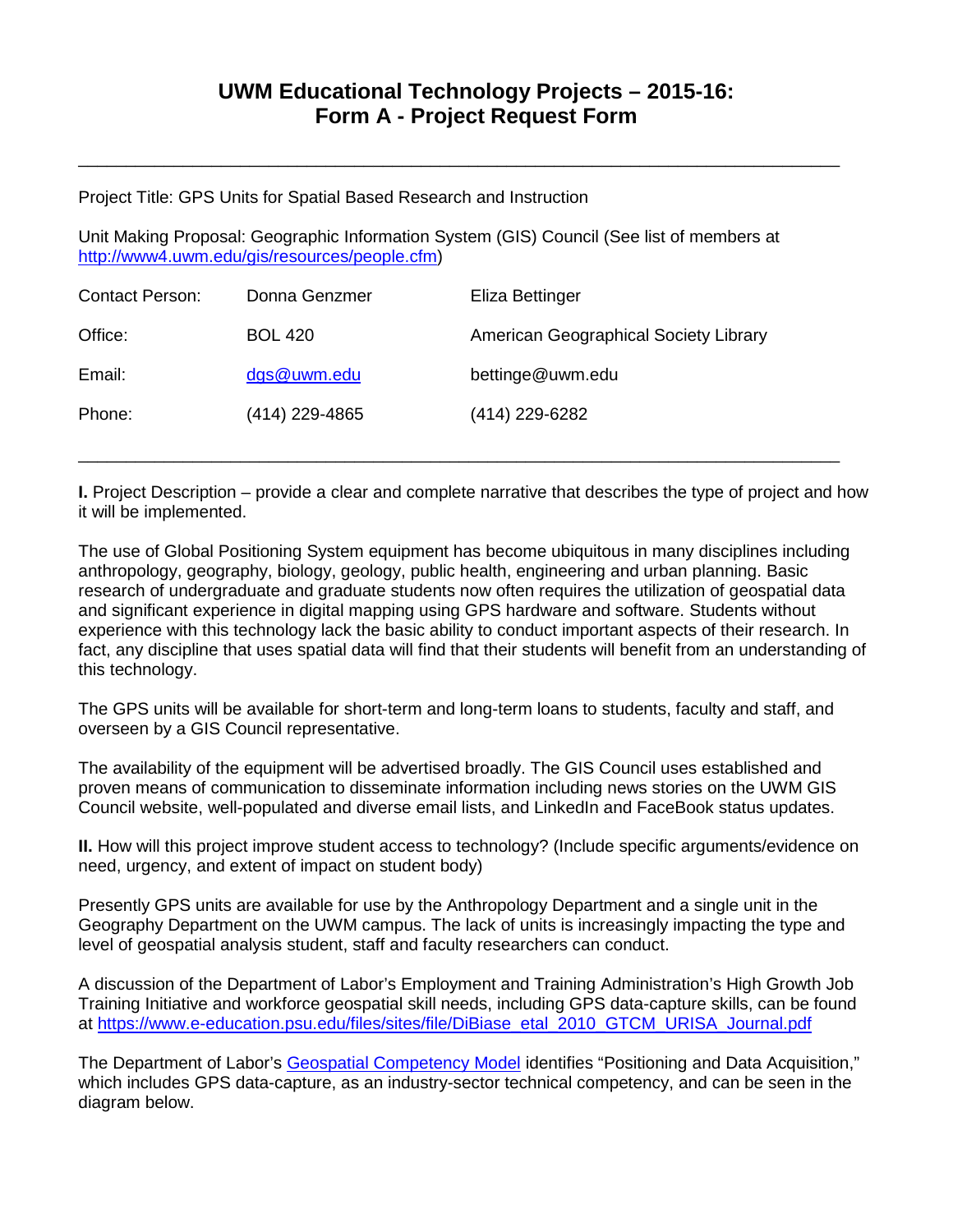|                      |                      | Management<br><b>Competencies</b>   | <b>Industry-Sector Technical Competencies</b>                                                 | Occupation-Specific<br><b>Requirements</b> |                                                      |                                                                            |  |
|----------------------|----------------------|-------------------------------------|-----------------------------------------------------------------------------------------------|--------------------------------------------|------------------------------------------------------|----------------------------------------------------------------------------|--|
|                      |                      | Positioning and<br>Data Acquisition | Analysis and<br>Modeling                                                                      |                                            | Software and<br>Application<br><b>Development</b>    |                                                                            |  |
|                      |                      |                                     | <b>Industry-Wide Technical Competencies</b><br><b>Core Geospatial Abilities and Knowledge</b> |                                            |                                                      |                                                                            |  |
|                      |                      |                                     | <b>Workplace Competencies</b>                                                                 |                                            |                                                      |                                                                            |  |
| <b>Teamwork</b>      | Creative<br>Thinking | Planning &<br>Organizing            | Problem Solving/<br><b>Decision Making</b>                                                    | Working with<br>Tools &<br>Technology      | Checking,<br>Examining,<br>& Recording               | <b>Business</b><br><b>Fundamentals</b>                                     |  |
|                      |                      |                                     | <b>Academic Competencies</b>                                                                  |                                            |                                                      |                                                                            |  |
| Reading              | Writing              | <b>Mathematics</b>                  | Geography                                                                                     | Science<br>å.<br>Engineering               | Communication,<br><b>Listening &amp;</b><br>Speaking | Critical &<br>Basic<br>Analytical<br>Computer<br>Thinking<br><b>Skills</b> |  |
|                      |                      |                                     | <b>Personal Effectiveness Competencies</b>                                                    |                                            |                                                      |                                                                            |  |
| Interpersonal Skills | Integrity            |                                     | Professionalism                                                                               | Initiative                                 | Dependability and<br>Reliability                     | <b>Lifelong Learning</b>                                                   |  |

**III.** Describe equipment items to be purchased and estimated costs.

### Estimated Cost: \$31,920.00

- 20 Juniper Archer 2 Geo GPS Handheld units

<http://www.junipersys.com/Juniper-Systems-Rugged-Handheld-Computers/products/Archer-2/Specifications/Archer-2-Specifications>

- MS Office Mobile
- Accuracy: SBAS 2 meters; autonomous: 5 meters

**IV.** Describe remodeling and installation requirements:

Deployment of software included as part of the 20 unit Archer 2 Geo bundle package will involve coordination with campus, college and department IT personnel.

**V.** Describe Personnel duties:

- The **Project Manager** is the GIS Council representative who will serve as the primary contact for coordinating equipment use or addressing issues and concerns and conducting an assessment of this project.
- Campus and Individual User Group **IT contacts**.

**VI.** Statement on how project meets needs of students with disabilities - include a written plan explaining how the technology will be made equally accessible to students with disabilities. For proposals for which this consideration may not be applicable, justify why the technology will not need to be made equally effective for students with disabilities.